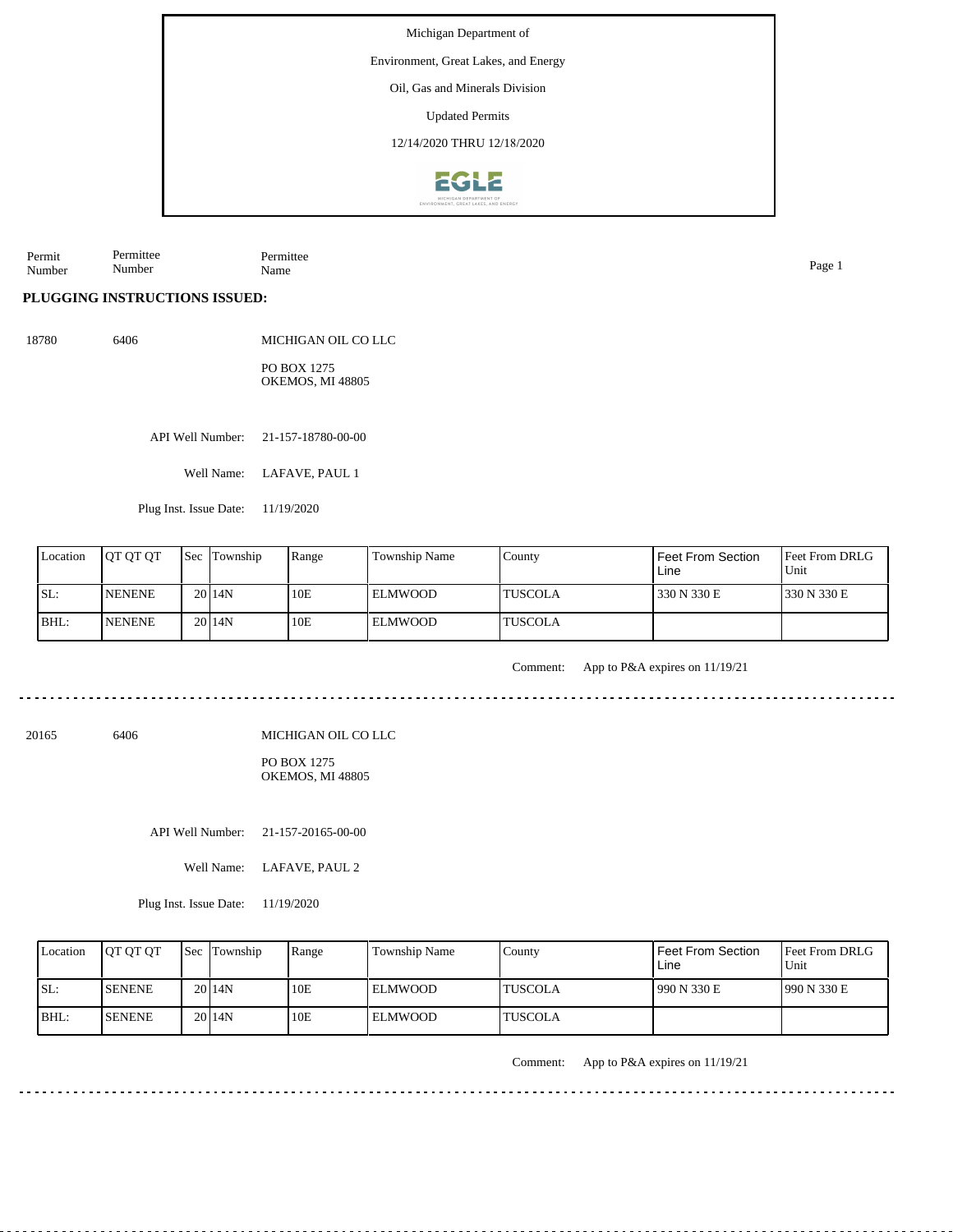# Environment, Great Lakes, and Energy

Oil, Gas and Minerals Division

Updated Permits

12/14/2020 THRU 12/18/2020



Permit Number Permittee Number

Permittee<br>Name Name Page 2

25466 6406 MICHIGAN OIL CO LLC

> PO BOX 1275 OKEMOS, MI 48805

API Well Number: 21-157-11346-01-00

Well Name: WINCHESTER, CARL 1

Plug Inst. Issue Date: 11/19/2020

| Location | <b>IOT OT OT</b> | <b>Sec Township</b> | Range | Township Name | County   | Feet From Section<br>Line | <b>IFeet From DRLG</b><br>Unit |
|----------|------------------|---------------------|-------|---------------|----------|---------------------------|--------------------------------|
| SL:      | <b>NENENW</b>    | 2114N               | 10E   | l ELMWOOD     | ITUSCOLA | 330 N 330 E               | 1330 N 330 E                   |
| BHL:     | <b>NENENW</b>    | 2114N               | 10E   | l el mwood-   | ITUSCOLA |                           |                                |

Comment: App to P&A expires on 11/19/21

 $- - - - - - \sim$   $\sim$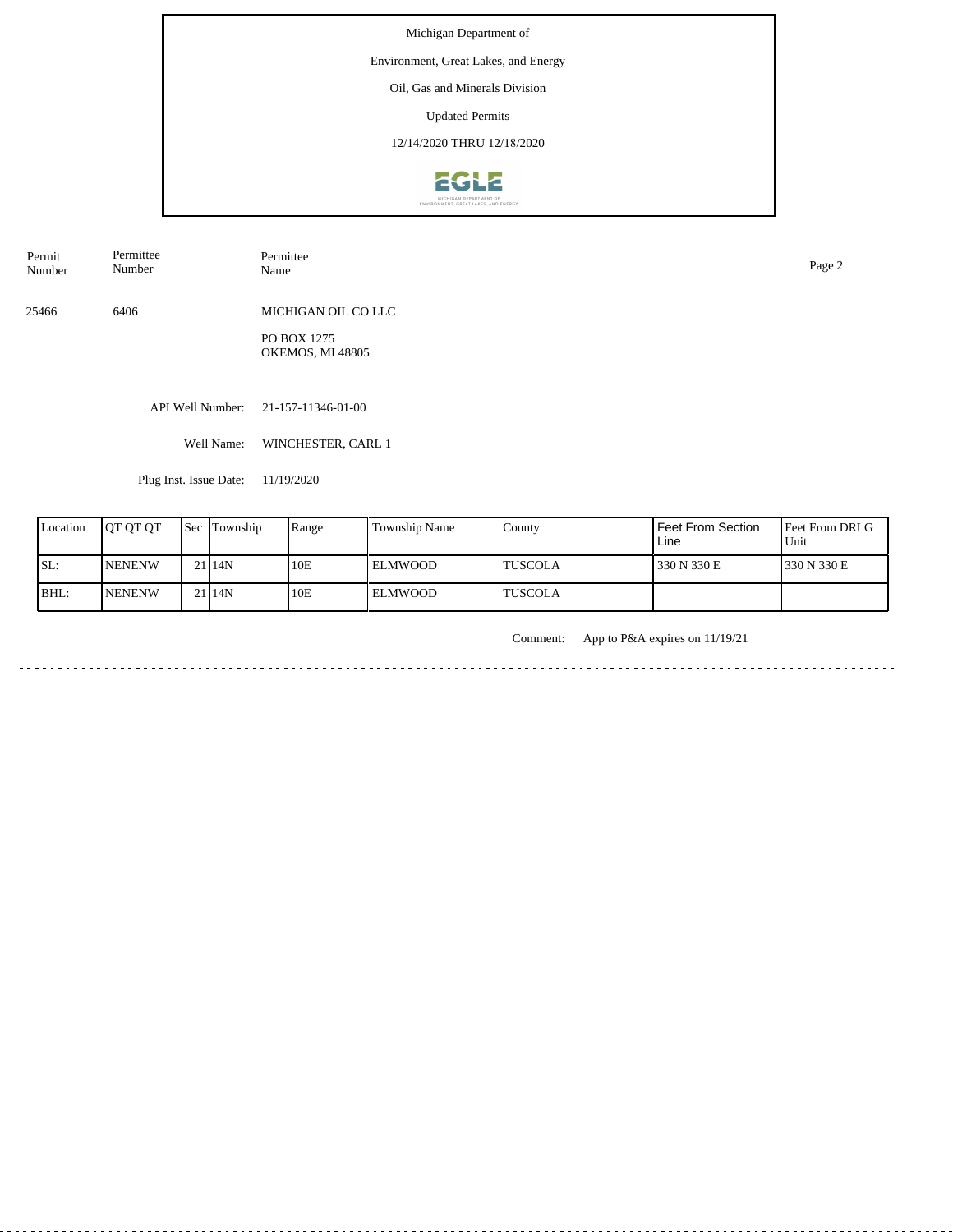## Environment, Great Lakes, and Energy

Oil, Gas and Minerals Division

Updated Permits

12/14/2020 THRU 12/18/2020



Permit Number Permittee Number Permittee Name Page 3

**RECORD OF WELL PLUGGING:**

29025 4428

MID MICHIGAN GAS STORAGE CO

11039 150TH AVE BIG RAPIDS, MI 49307

API Well Number: 21-035-29025-00-00

Well Name: MCGC F-160

Plugging Date: 12/1/2020

| Location | <b>JOT OT OT</b> | <b>Sec Township</b> | Range | <b>Township Name</b> | County        | Feet From Section<br>Line | Feet From DRLG<br>Unit |
|----------|------------------|---------------------|-------|----------------------|---------------|---------------------------|------------------------|
| SL:      | <b>INWSWSW</b>   | 13 18N              | 16W   | <b>FREEMAN</b>       | <b>ICLARE</b> | 800 S 50 W                |                        |
| BHL:     | <b>INWSWSW</b>   | !3 I 18N            | 16W   | <b>FREEMAN</b>       | <b>ICLARE</b> |                           |                        |

29026 4428

MID MICHIGAN GAS STORAGE CO

11039 150TH AVE BIG RAPIDS, MI 49307

API Well Number: 21-035-29026-00-00

Well Name: MCGC F-155

True Vertical Depth:

Plugging Date: 12/8/2020

| Location | <b>IOT OT OT</b> | <b>Sec</b> Township | Range | Township Name  | County       | Feet From Section<br>Line | Feet From DRLG<br>Unit |
|----------|------------------|---------------------|-------|----------------|--------------|---------------------------|------------------------|
| ISL:     | <b>INWNWNE</b>   | $24$ 18N            | ا 6W  | <b>FREEMAN</b> | <b>CLARE</b> | 400 N 440 W               |                        |
| BHL:     | <b>INWNWNE</b>   | $24$ 18N            | ا 6W  | <b>FREEMAN</b> | <b>CLARE</b> |                           |                        |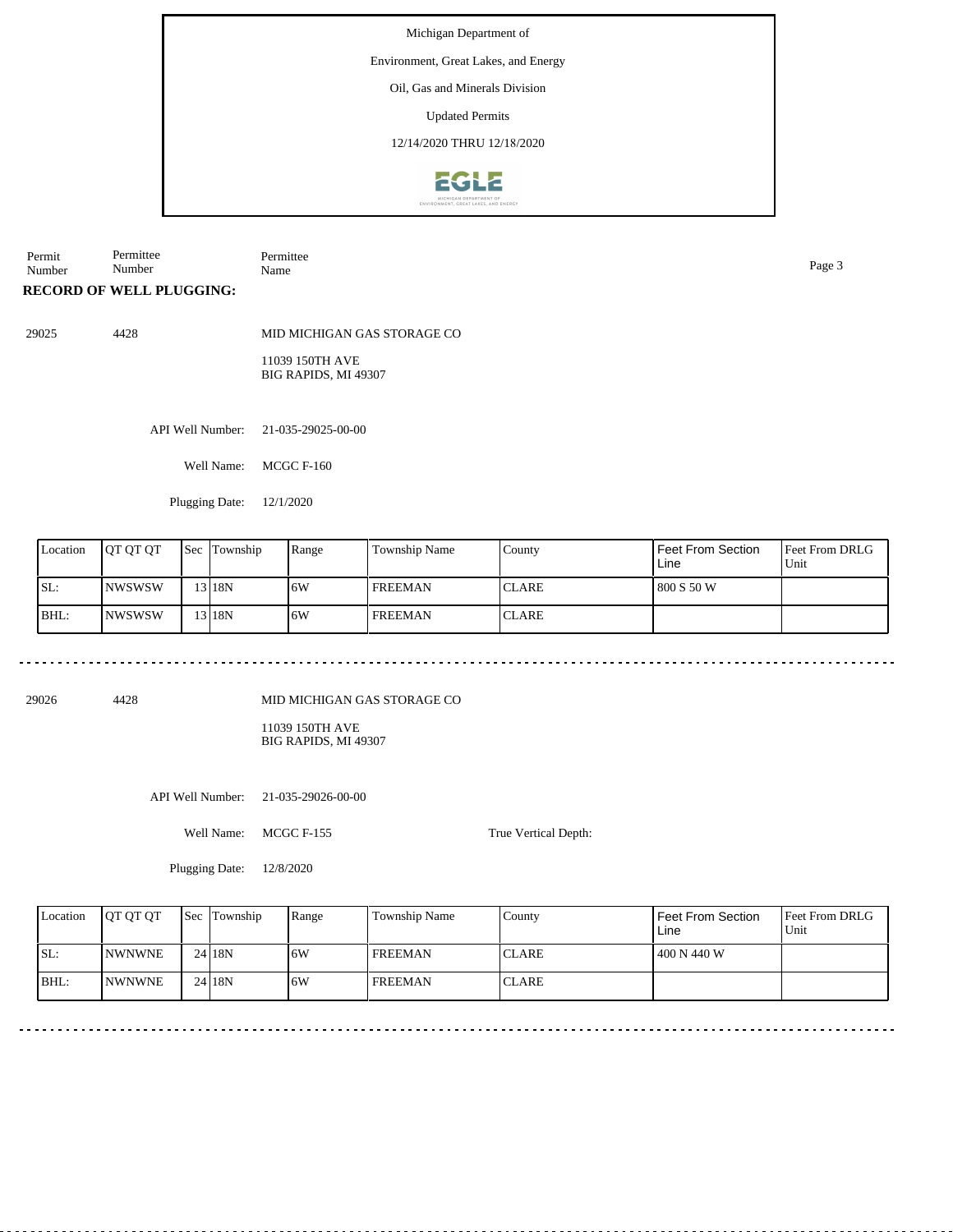## Environment, Great Lakes, and Energy

Oil, Gas and Minerals Division

Updated Permits

12/14/2020 THRU 12/18/2020



| Permit<br>Number | Permittee<br>Number | Permittee<br>Name                       | Page 4 |
|------------------|---------------------|-----------------------------------------|--------|
| 29318            | 4428                | MID MICHIGAN GAS STORAGE CO             |        |
|                  |                     | 11039 150TH AVE<br>BIG RAPIDS, MI 49307 |        |
|                  |                     | API Well Number: 21-035-29318-00-00     |        |

Well Name: MCGC F-172

Plugging Date: 10/30/2020

| Location | <b>IOT OT OT</b> | <b>Sec Township</b> | Range | Township Name  | County        | Feet From Section<br>Line | <b>Feet From DRLG</b><br>Unit |
|----------|------------------|---------------------|-------|----------------|---------------|---------------------------|-------------------------------|
| SL:      | <b>E2NWNE</b>    | 14 I 18 N           | 16W   | I FREEMAN      | <b>ICLARE</b> | 700 N 1140 W              |                               |
| BHL:     | <b>IE2NWNE</b>   | 14 I 18 N           | 16W   | <b>FREEMAN</b> | <b>CLARE</b>  |                           |                               |

<u>. . . . . . . . . . . . . . .</u>

29328 4428

MID MICHIGAN GAS STORAGE CO

11039 150TH AVE BIG RAPIDS, MI 49307

API Well Number: 21-035-29328-00-00

Well Name: MCGC F-208

Plugging Date: 1/7/2020

| Location | <b>OT OT OT</b> | <b>Sec Township</b> | Range | Township Name  | County        | Feet From Section<br>Line | <b>Feet From DRLG</b><br>Unit |
|----------|-----------------|---------------------|-------|----------------|---------------|---------------------------|-------------------------------|
| SL:      | <b>INWNESE</b>  | 14 18N              | .6W   | <b>FREEMAN</b> | <b>ICLARE</b> | 125 N 1120 E              |                               |
| IBHL:    | <b>INWNESE</b>  | 14 18N              | .6W   | <b>FREEMAN</b> | <b>ICLARE</b> |                           |                               |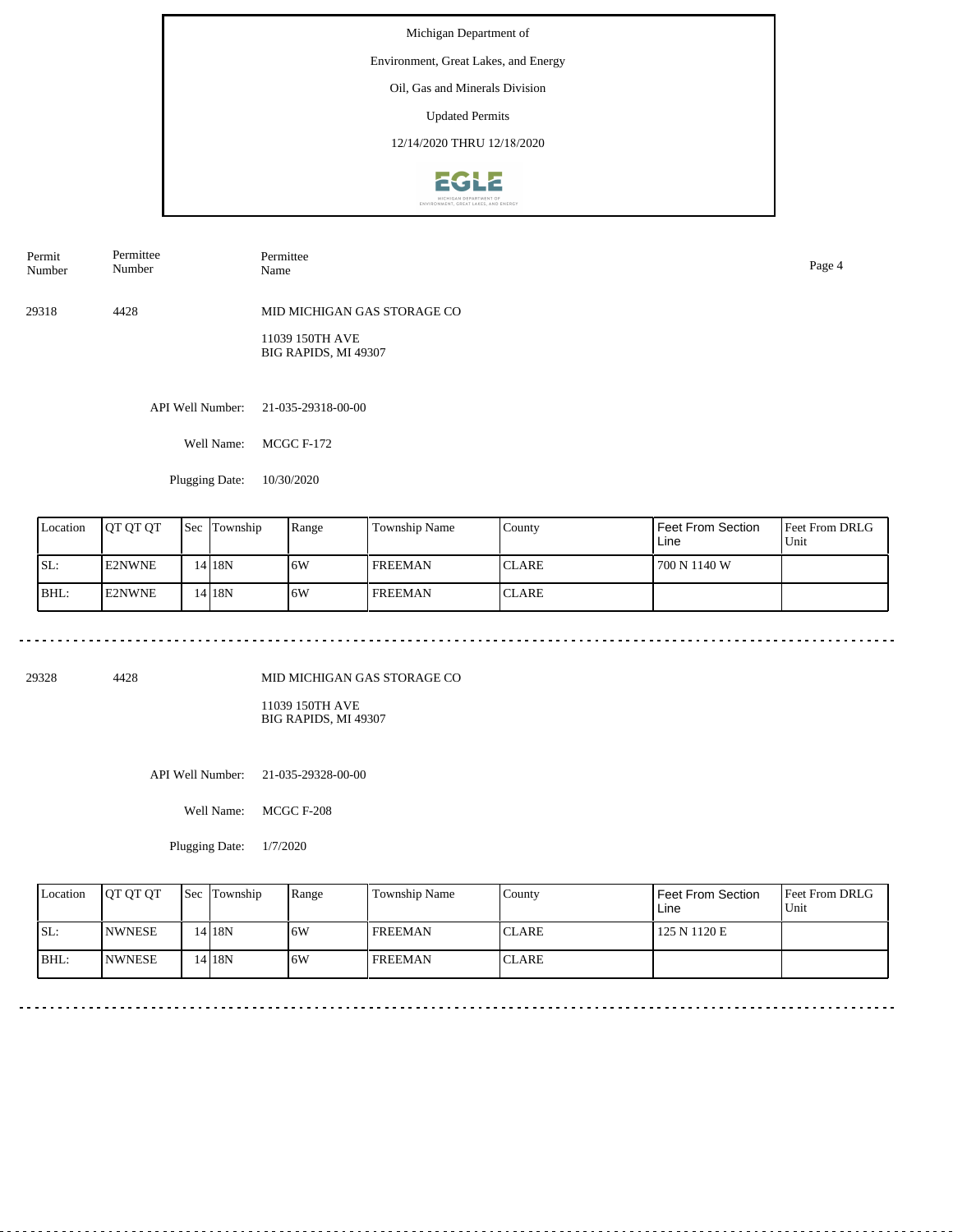## Environment, Great Lakes, and Energy

Oil, Gas and Minerals Division

Updated Permits

12/14/2020 THRU 12/18/2020



| Permit<br>Number | Permittee<br>Number | Permittee<br>Name                       | Page 5 |
|------------------|---------------------|-----------------------------------------|--------|
| 29329            | 4428                | MID MICHIGAN GAS STORAGE CO             |        |
|                  |                     | 11039 150TH AVE<br>BIG RAPIDS, MI 49307 |        |
|                  | API Well Number:    | 21-035-29329-00-00                      |        |

Well Name: MCGC F-209

Plugging Date: 10/30/2020

| Location | <b>JOT OT OT</b> | <b>Sec</b> | Township          | Range | Township Name  | County       | Feet From Section<br>Line | <b>Feet From DRLG</b><br>Unit |
|----------|------------------|------------|-------------------|-------|----------------|--------------|---------------------------|-------------------------------|
| ISL:     | <b>INESWNE</b>   |            | 14 <sub>18N</sub> | 16W   | l FREEMAN      | <b>CLARE</b> | 800 S 1210 W              |                               |
| BHL:     | <b>INESWNE</b>   |            | 14 <sub>18N</sub> | 16W   | <b>FREEMAN</b> | <b>CLARE</b> |                           |                               |

46991 6361

RIVERSIDE ENERGY MICHIGAN LLC 10691 EAST CARTER ROAD SUITE 201 TRAVERSE CITY, MI 49684

API Well Number: 21-009-46991-00-00

Well Name: MANCELONA I A3-4

Plugging Date: 12/10/2020

| Location | <b>OT OT OT</b> | <b>Sec Township</b> | Range | <b>Township Name</b> | Countv        | Feet From Section<br>Line | <b>Feet From DRLG</b><br>Unit |
|----------|-----------------|---------------------|-------|----------------------|---------------|---------------------------|-------------------------------|
| ISL:     | <b>INWNWNE</b>  | 4 29N               | .5W   | <b>MANCELONA</b>     | <b>ANTRIM</b> | 330 N 330 W               | 1330 N 330 W                  |
| BHL:     | <b>INWNWNE</b>  | 4 29N               | .5W   | <b>MANCELONA</b>     | <b>ANTRIM</b> |                           |                               |

<u>. . . . . . . . . . . . .</u>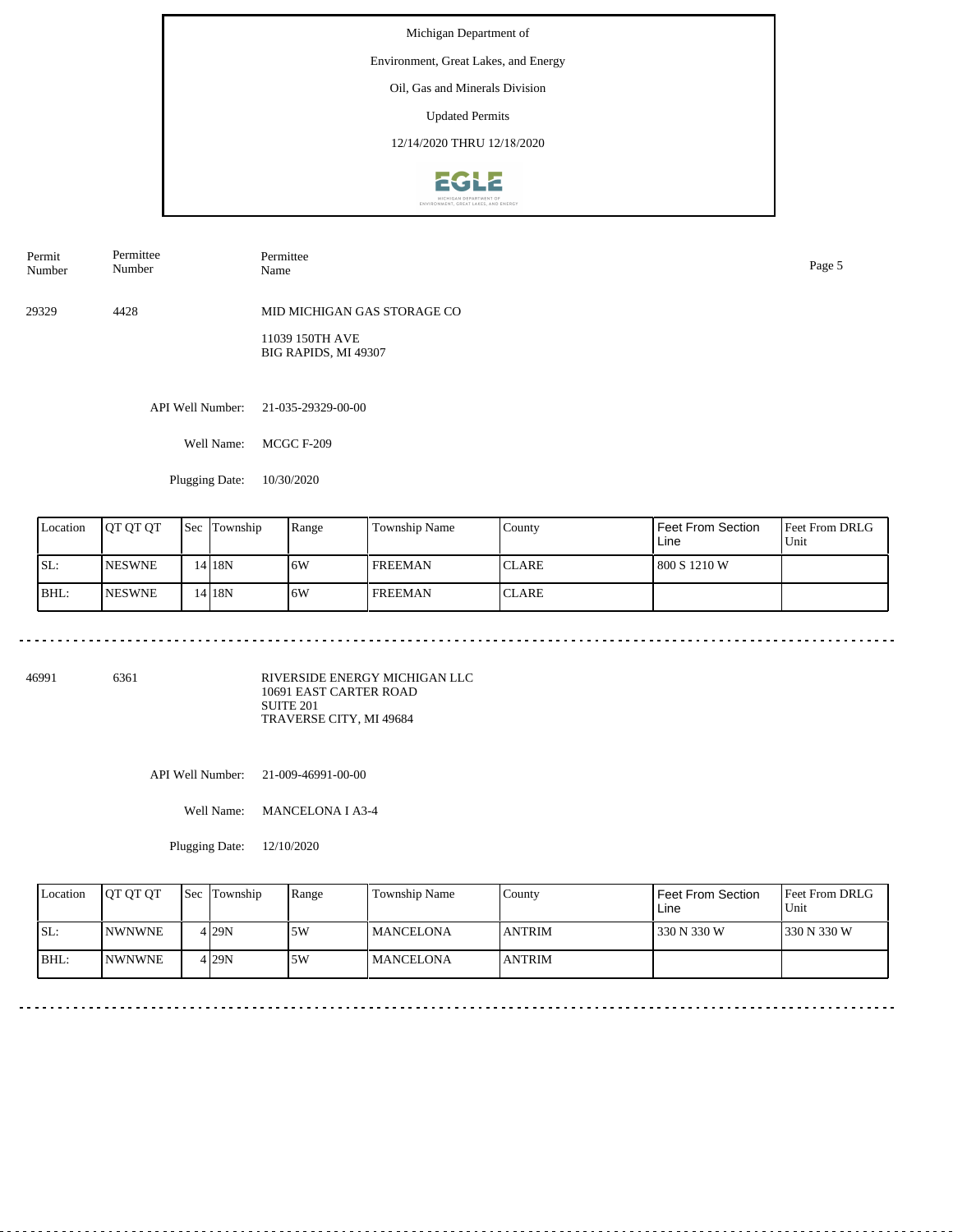Environment, Great Lakes, and Energy

Oil, Gas and Minerals Division

Updated Permits

12/14/2020 THRU 12/18/2020



Permit Number Permittee Number

Permittee Name Page 6

# **APPLICATIONS TO CHANGE WELL STATUS:**

60055 104

**COMPANY** 13685 S WEST BAYSHORE DR TRAVERSE CITY, MI 49684

WEST BAY EXPLORATION

API Well Number: 21-075-60055-00-00

Well Name: LENNOX TRUST ET AL 1-15

Approval Date: 12/11/2020

| Location | <b>IOT OT OT</b> | l Sec | Township | Range | Township Name  | County         | <b>Feet From Section</b><br>Line | <b>Feet From DRLG</b><br>Unit |
|----------|------------------|-------|----------|-------|----------------|----------------|----------------------------------|-------------------------------|
| ISL:     | <b>SWSESW</b>    |       | .5 I4S   | 2E    | <b>NORVELL</b> | <b>JACKSON</b> | 172 S 1772 W                     |                               |
| BHL:     | <b>NESWSW</b>    |       | .5 I4S   | 2E    | NORVELL        | <b>JACKSON</b> | 961 S 733 W                      | 355 N 576 E                   |

<u>. . . . . .</u>

<u>. . . . . . . .</u>

Temporarily Abandoned

Proposed Rework: Temporarily Abandoned Comment: ACOWS for TA expires on  $3/31/22$ 

True Vertical Depth: 4199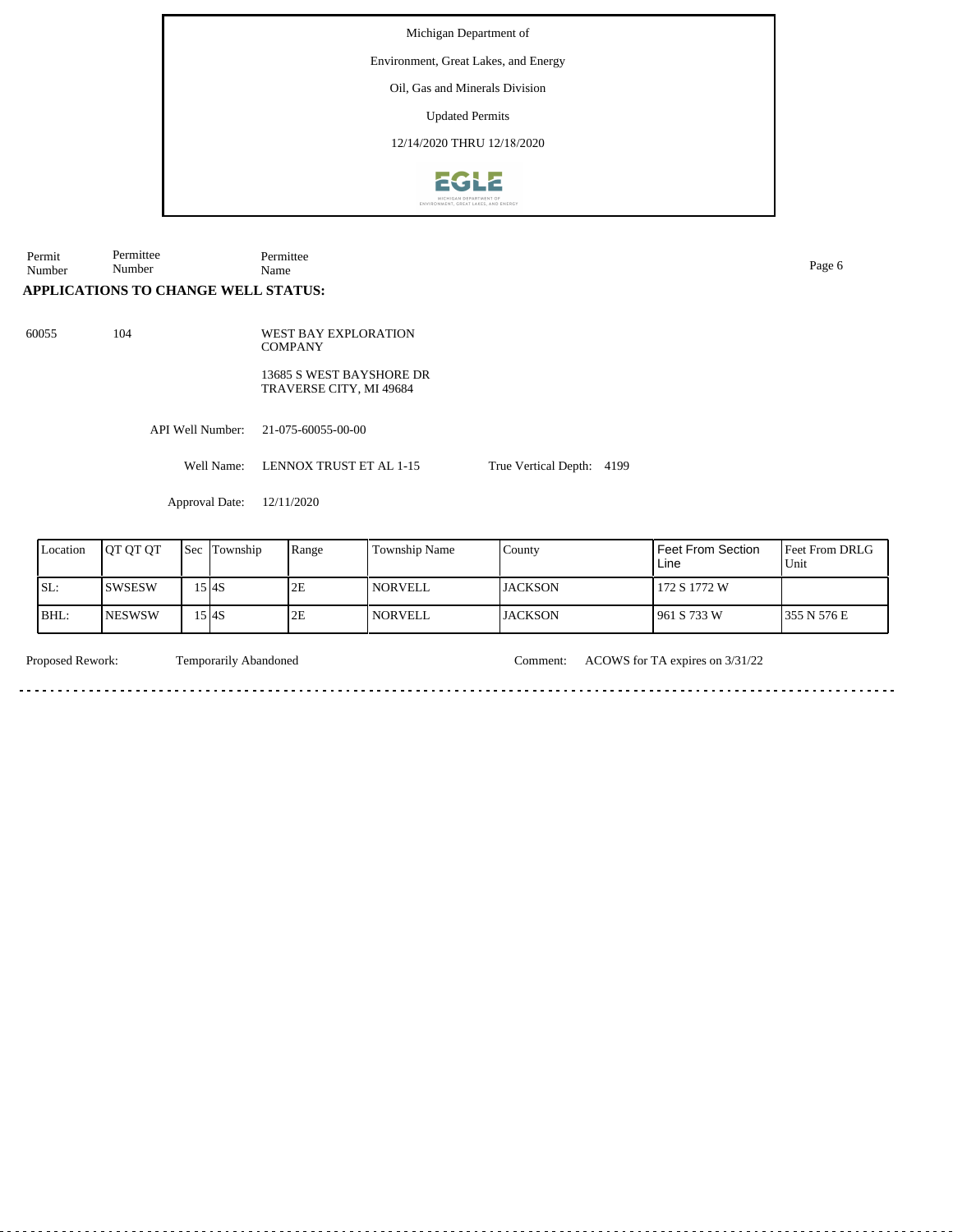# Environment, Great Lakes, and Energy

Oil, Gas and Minerals Division

Updated Permits

12/14/2020 THRU 12/18/2020



Permit Number Permittee Number Permittee Name Page 7

# **RECORD OF CHANGE OF WELL STATUS:**

| 10958 | 7772 | <b>LAMBDA ENERGY RESOURCES LLC</b> |
|-------|------|------------------------------------|
|       |      | 12012 Wickchester                  |
|       |      | Suite 300                          |
|       |      | Houston, TX 77055 USA              |

API Well Number: 21-113-10958-00-00

Well Name: FAHRNEY, WM H ESTATE 4

Change Date: 11/18/2020

| Location | <b>IOT OT OT</b> | l Sec | Township | Range | <b>Township Name</b> | County            | Feet From Section<br>Line | <b>IFeet From DRLG</b><br>Unit |
|----------|------------------|-------|----------|-------|----------------------|-------------------|---------------------------|--------------------------------|
| SL:      | <b>S2SENE</b>    |       | 2124N    | 5W    | l NORWICH            | <b>IMISSAUKEE</b> | 330 S 660 E               | 330 S 660 E                    |
| BHL:     | IS2SENE.         |       | 12 I24N  | 5W    | l NORWICH            | <b>IMISSAUKEE</b> |                           |                                |

Proposed Rework: Reworked to Oil Producing Well Comment: Reworked to convert water injection well to oil producing well Reworked to Oil Producing Well

10975 7772

LAMBDA ENERGY RESOURCES LLC 12012 Wickchester Suite 300 Houston, TX 77055 USA

API Well Number: 21-113-10975-00-00

Well Name: FAHRNEY, WM H EST 5

Change Date: 11/18/2020

|      | Location | <b>OT OT OT</b> | <b>Sec Township</b> | Range | Township Name  | County            | <b>Feet From Section</b><br>Line | Feet From DRLG<br>Unit |
|------|----------|-----------------|---------------------|-------|----------------|-------------------|----------------------------------|------------------------|
| ISL: |          | <b>S2SWSE</b>   | l <b>1</b> 24N      | .5W   | <b>NORWICH</b> | <b>IMISSAUKEE</b> | 330 S 660 W                      | 12970 S 1980 E         |
| BHL: |          | IS2SWSE         | l <b>1</b> 24N      | 5W    | <b>NORWICH</b> | <b>MISSAUKEE</b>  |                                  |                        |

| Proposed<br>:Rework | Reworked to Oil Producing Well | Comment: | Reworked to convert water injection well to oil producing |
|---------------------|--------------------------------|----------|-----------------------------------------------------------|
|                     |                                |          | weli                                                      |
| -----               |                                |          | -----                                                     |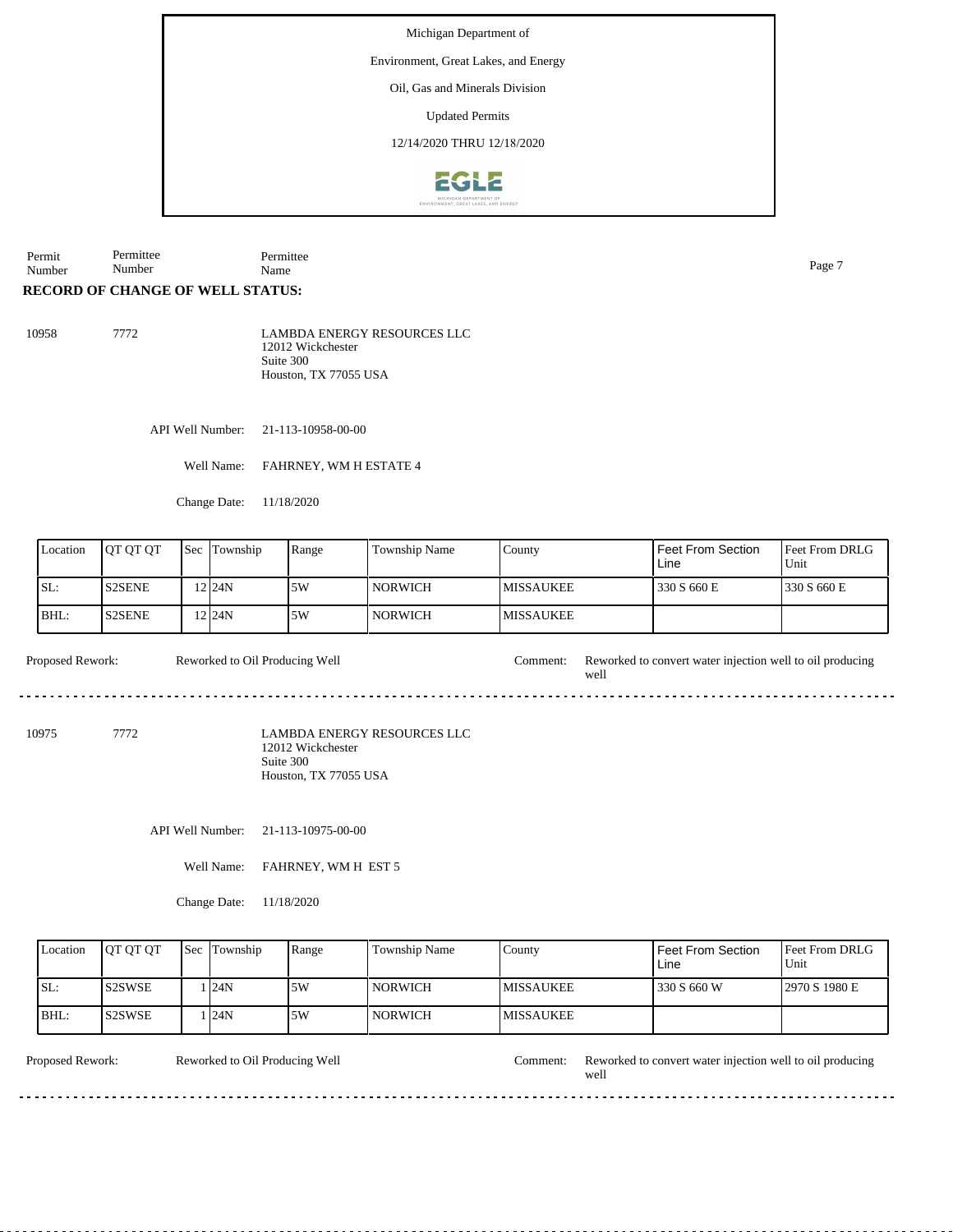## Environment, Great Lakes, and Energy

Oil, Gas and Minerals Division

Updated Permits

12/14/2020 THRU 12/18/2020



11050 7772 LAMBDA ENERGY RESOURCES LLC 12012 Wickchester Suite 300 Houston, TX 77055 USA Permit Number Permittee Number Permittee Name Page 8

API Well Number: 21-113-11050-00-00

Well Name: FAHRNEY, WM H EST 6

Change Date: 11/18/2020

| Location | <b>JOT OT OT</b> | <b>Sec</b> | Township | Range | <b>Township Name</b> | County            | Feet From Section<br>Line | <b>Feet From DRLG</b><br>Unit |
|----------|------------------|------------|----------|-------|----------------------|-------------------|---------------------------|-------------------------------|
| SL:      | IS2SWSW          |            | 124N     | 5W    | NORWICH <b>N</b>     | <b>IMISSAUKEE</b> | 330 S 660 W               | 1330 S 660 W                  |
| IBHL:    | IS2SWSW          |            | 124N     | 5W    | <b>NORWICH</b>       | <b>IMISSAUKEE</b> |                           |                               |

Proposed Rework: Reworked to Oil Producing Well Comment: Reworked to convert water injection well to oil producing Reworked to Oil Producing Well well ----------------------------a a 

11276 7772

LAMBDA ENERGY RESOURCES LLC 12012 Wickchester Suite 300 Houston, TX 77055 USA

API Well Number: 21-113-11276-00-00

Well Name: FAHRNEY, WM H ESTATE 7

Change Date: 11/18/2020

| Location | <b>IOT OT OT</b> | <b>Sec Township</b> | Range | Township Name  | County            | Feet From Section<br>Line | <b>IFeet From DRLG</b><br>Unit |
|----------|------------------|---------------------|-------|----------------|-------------------|---------------------------|--------------------------------|
| ISL:     | <b>S2NESW</b>    | . I24N              | .5W   | <b>NORWICH</b> | <b>IMISSAUKEE</b> | 1990 N 660 E              | 1650 S 1980 W                  |
| BHL:     | <b>S2NESW</b>    | . I24N              | .5W   | <b>NORWICH</b> | <b>IMISSAUKEE</b> |                           |                                |

Reworked to Oil Producing Well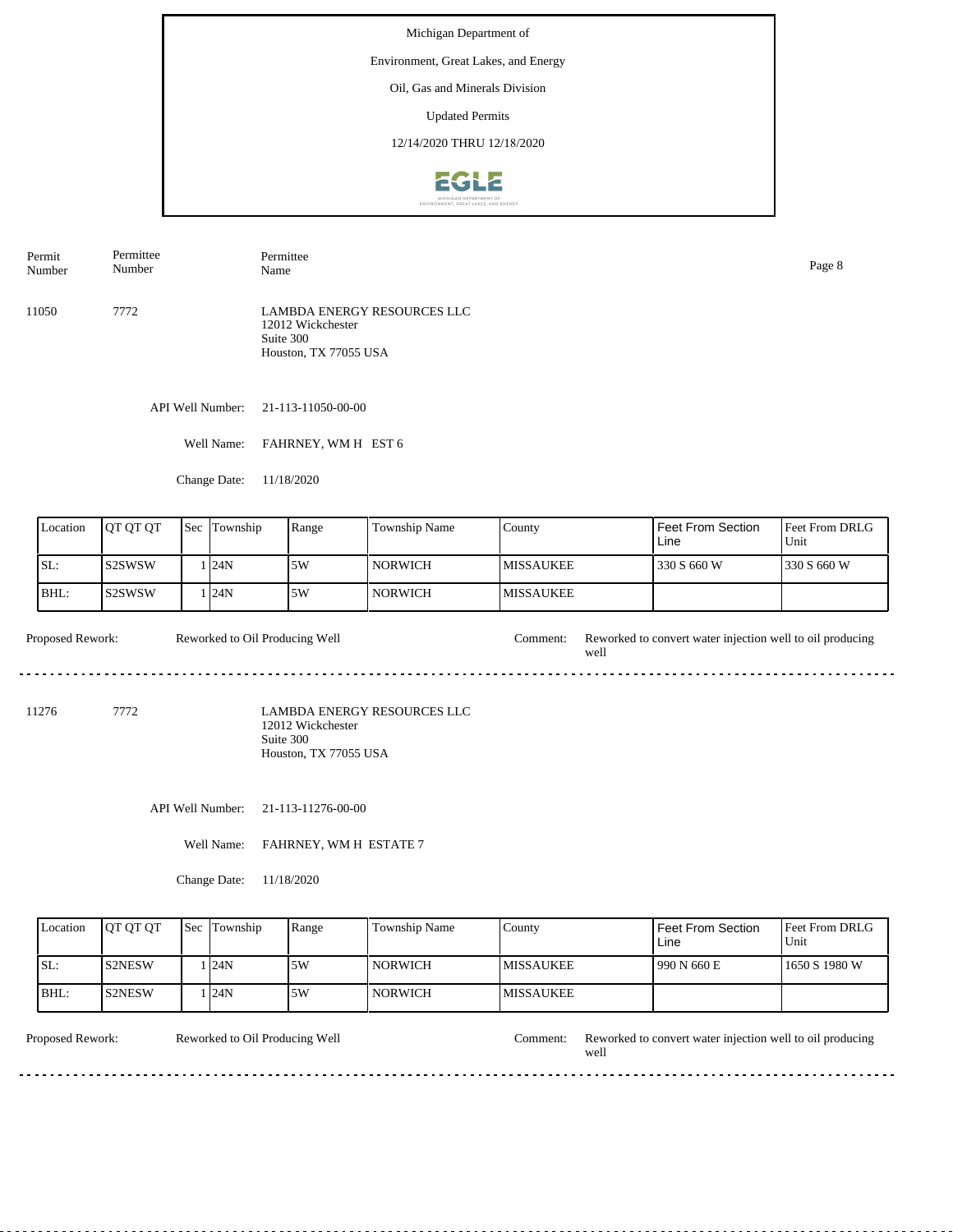## Environment, Great Lakes, and Energy

Oil, Gas and Minerals Division

Updated Permits

12/14/2020 THRU 12/18/2020



11336 7772 LAMBDA ENERGY RESOURCES LLC 12012 Wickchester Suite 300 Houston, TX 77055 USA Permit Number Permittee Number Permittee Name Page 9

API Well Number: 21-113-11336-00-00

Well Name: FAHRNEY, WM H ESTATE 8

Change Date: 11/18/2020

| Location | <b>JOT OT OT</b> | 'Sec | Township | Range | <b>Township Name</b> | County            | Feet From Section<br>Line | <b>Feet From DRLG</b><br>Unit |
|----------|------------------|------|----------|-------|----------------------|-------------------|---------------------------|-------------------------------|
| SL:      | IS2NWSE          |      | 124N     | 5W    | NORWICH <b>N</b>     | <b>IMISSAUKEE</b> | 1990 N 660 W              | 1650 S 1980 E                 |
| IBHL:    | IS2NWSE          |      | 124N     | 5W    | <b>NORWICH</b>       | <b>IMISSAUKEE</b> |                           |                               |

Proposed Rework: Reworked to Oil Producing Well Comment: Reworked to convert water injection well to oil producing Reworked to Oil Producing Well well ----------------------------a a 

11364 7772

LAMBDA ENERGY RESOURCES LLC 12012 Wickchester Suite 300 Houston, TX 77055 USA

API Well Number: 21-113-11364-00-00

Well Name: FAHRNEY, WM H ESTATE 9

Change Date: 11/18/2020

| Location | <b>IOT OT OT</b> | <b>Sec Township</b> | Range | Township Name  | County            | Feet From Section<br>Line | <b>IFeet From DRLG</b><br>Unit |
|----------|------------------|---------------------|-------|----------------|-------------------|---------------------------|--------------------------------|
| ISL:     | <b>SWSESE</b>    | . I24N              | .5W   | <b>NORWICH</b> | <b>IMISSAUKEE</b> | 425 S 755 E               | 1425 S 755 E                   |
| BHL:     | <b>SWSESE</b>    | . I24N              | .5W   | <b>NORWICH</b> | <b>IMISSAUKEE</b> |                           |                                |

Reworked to Oil Producing Well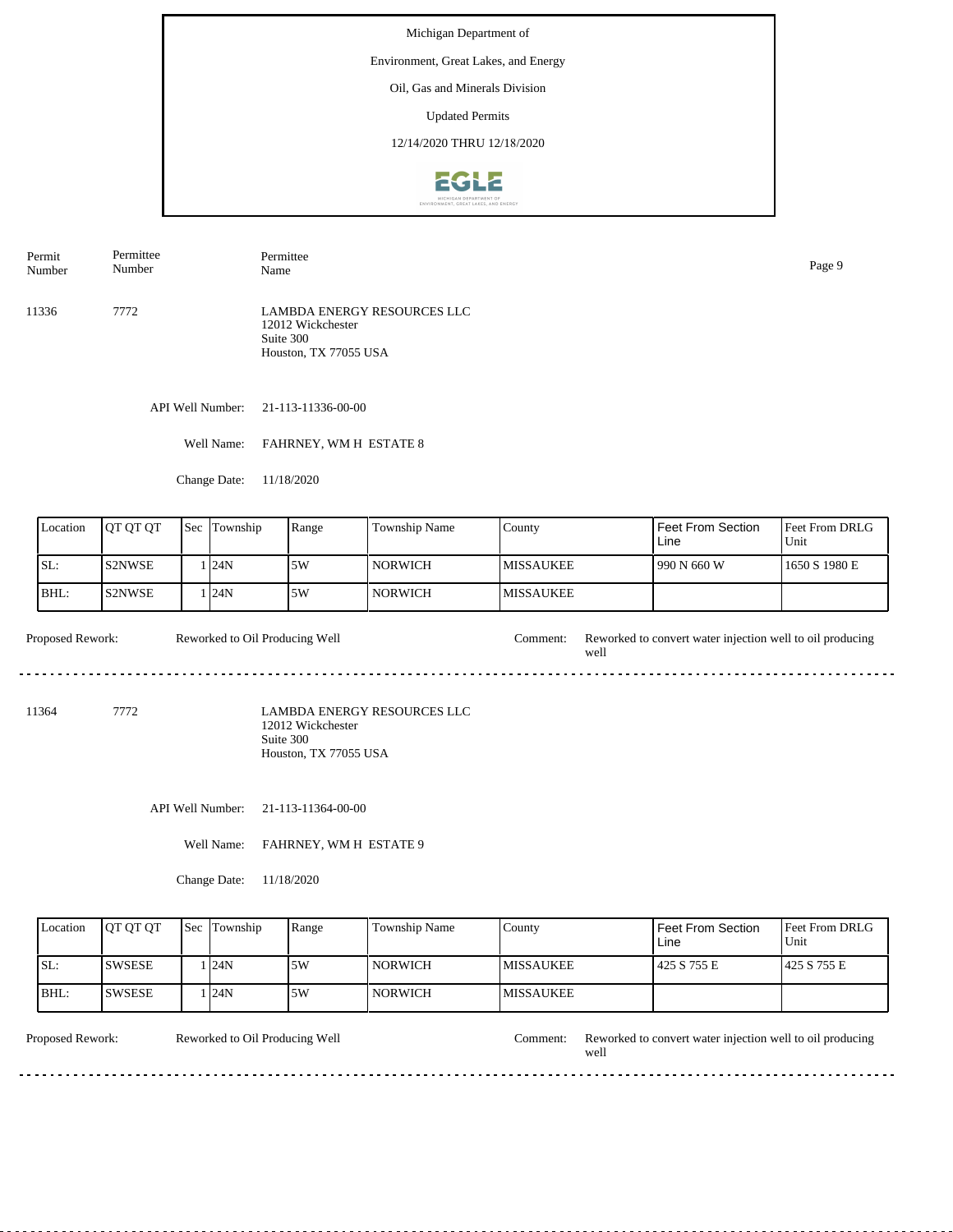## Environment, Great Lakes, and Energy

Oil, Gas and Minerals Division

Updated Permits

12/14/2020 THRU 12/18/2020



11734 7772 LAMBDA ENERGY RESOURCES LLC 12012 Wickchester Suite 300 Houston, TX 77055 USA Permit Number Permittee Number Permittee Name Page 10

API Well Number: 21-143-11734-00-00

Well Name: STATE LYON A-2

Change Date: 11/18/2020

| Location | <b>JOT OT OT</b> | $\text{Sec}$ | Township | Range | <b>Township Name</b> | County            | Feet From Section<br>Line | <b>Feet From DRLG</b><br>Unit |
|----------|------------------|--------------|----------|-------|----------------------|-------------------|---------------------------|-------------------------------|
| SL:      | IS2S2NW          |              | 7124N    | 4W    | <b>LYON</b>          | <b>IROSCOMMON</b> | 330 S 601 W               | 1330 S 601 W                  |
| IBHL:    | IS2S2NW          |              | 7124N    | 14W   | <b>LYON</b>          | <b>IROSCOMMON</b> |                           |                               |

Proposed Rework: Reworked to Oil Producing Well Comment: Reworked to convert water injection well to oil producing Reworked to Oil Producing Well well .................................. 

12215 7772

LAMBDA ENERGY RESOURCES LLC 12012 Wickchester Suite 300 Houston, TX 77055 USA

API Well Number: 21-143-12215-00-00

Well Name: STATE LYON A-3

Change Date: 11/18/2020

| Location | <b>IOT OT OT</b> | <b>Sec Township</b> | Range | Township Name | County            | <b>Feet From Section</b><br>Line | <b>Feet From DRLG</b><br>Unit |
|----------|------------------|---------------------|-------|---------------|-------------------|----------------------------------|-------------------------------|
| ISL:     | <b>SESENW</b>    | 7 I 24 N            | 4W    | <b>LYON</b>   | <b>IROSCOMMON</b> | 330 S 204 E                      | 1330 S 1856 W                 |
| BHL:     | <b>SESENW</b>    | 7124N               | .4W   | <b>LYON</b>   | <b>IROSCOMMON</b> |                                  |                               |

Reworked to Oil Producing Well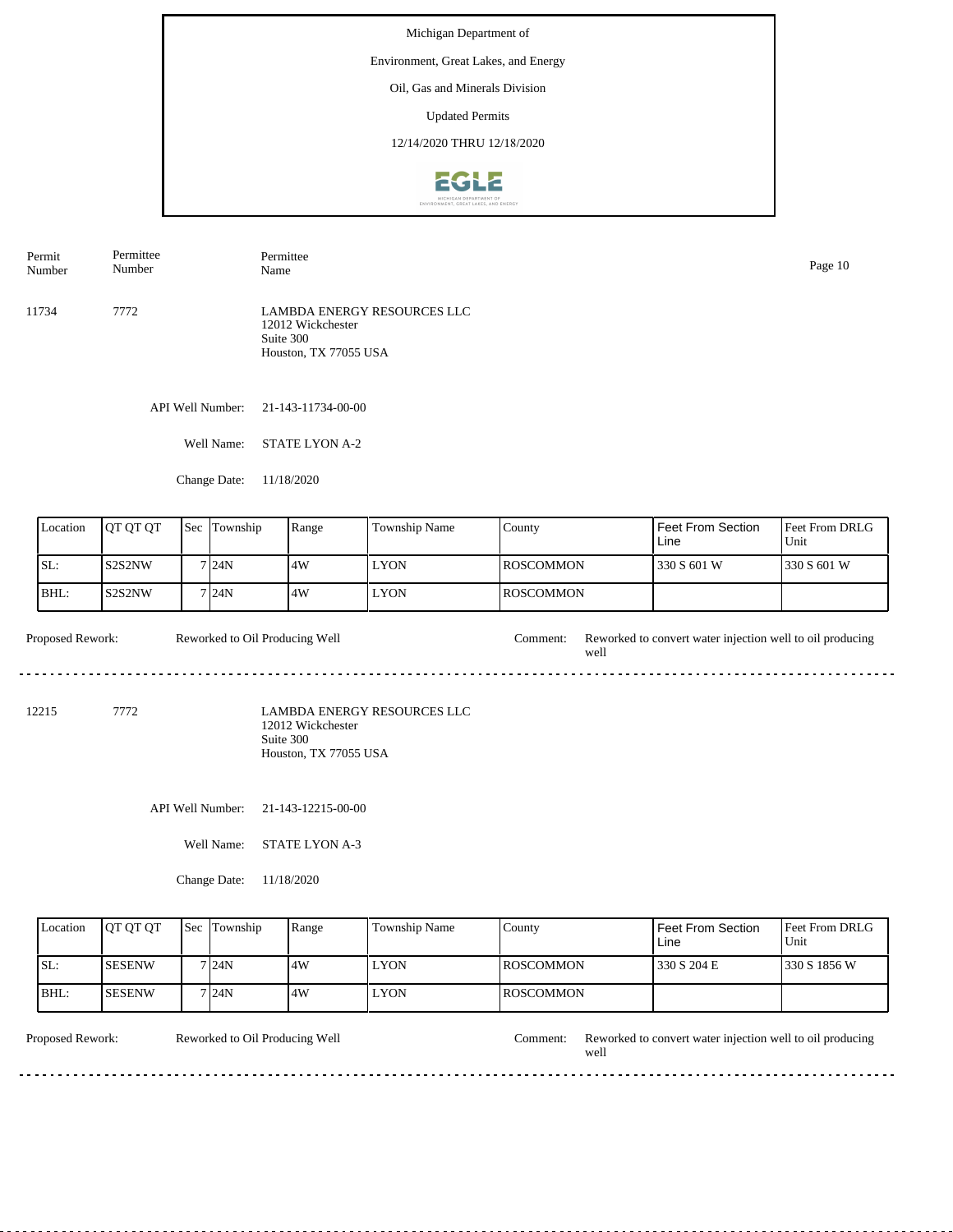Environment, Great Lakes, and Energy

Oil, Gas and Minerals Division

Updated Permits

12/14/2020 THRU 12/18/2020



| Permit<br>Number | Permittee<br>Number | Permittee<br>Name                      | Page 11 |
|------------------|---------------------|----------------------------------------|---------|
| 13186            | 491                 | <b>CONSUMERS ENERGY CO</b>             |         |
|                  |                     | 1945 W PARNALL RD<br>JACKSON, MI 49201 |         |
|                  |                     |                                        |         |
|                  | API Well Number:    | 21-035-13186-00-00                     |         |
|                  | Well Name:          | MICHIGAN GAS STORAGE CO<br>278         |         |
|                  | Change Date:        | 1/17/2019                              |         |
|                  |                     |                                        |         |

| Location | IOT OT OT     | <b>Sec Township</b> | Range | Township Name      | County        | l Feet From Section<br>Line | <b>Feet From DRLG</b><br>Unit |
|----------|---------------|---------------------|-------|--------------------|---------------|-----------------------------|-------------------------------|
| SL:      | <b>CNNESW</b> | 33 20N              | 16W   | <b>WINTERFIELD</b> | <b>ICLARE</b> | 1660 N 660 E                |                               |
| BHL:     | <b>CNNESW</b> | 33 20N              | 16W   | <b>WINTERFIELD</b> | <b>ICLARE</b> |                             |                               |

Proposed Rework: Reworked to Underreamed Open Hole Comment: Reworked to clean well, log, underream, and return well to Reworked to Underreamed Open Hole service.  $- - -$ 

13218 491

## CONSUMERS ENERGY CO

1945 W PARNALL RD JACKSON, MI 49201

API Well Number: 21-035-13218-00-00

Well Name: MICHIGAN GAS STORAGE CO 285

Change Date: 7/26/2019

| Location | <b>IOT OT OT</b> | <b>Sec Township</b> | Range | Township Name      | County        | Feet From Section<br>Line | <b>Feet From DRLG</b><br>Unit |
|----------|------------------|---------------------|-------|--------------------|---------------|---------------------------|-------------------------------|
| SL:      | <b>CNSENW</b>    | 29 <sub>120</sub> N | 16W   | <b>WINTERFIELD</b> | <b>ICLARE</b> | 660 S 660 E               |                               |
| BHL:     | <b>CNSENW</b>    | 29 <sub>20N</sub>   | 16W   | l winterfield      | <b>ICLARE</b> |                           |                               |

<u>. . . . . . . . . . .</u>

Reworked to Underreamed Open Hole

de de dec

Proposed Rework: Reworked to Underreamed Open Hole Comment: Reworked to clean well, log, underream, and return well to service.

 $\overline{a}$  .  $\overline{a}$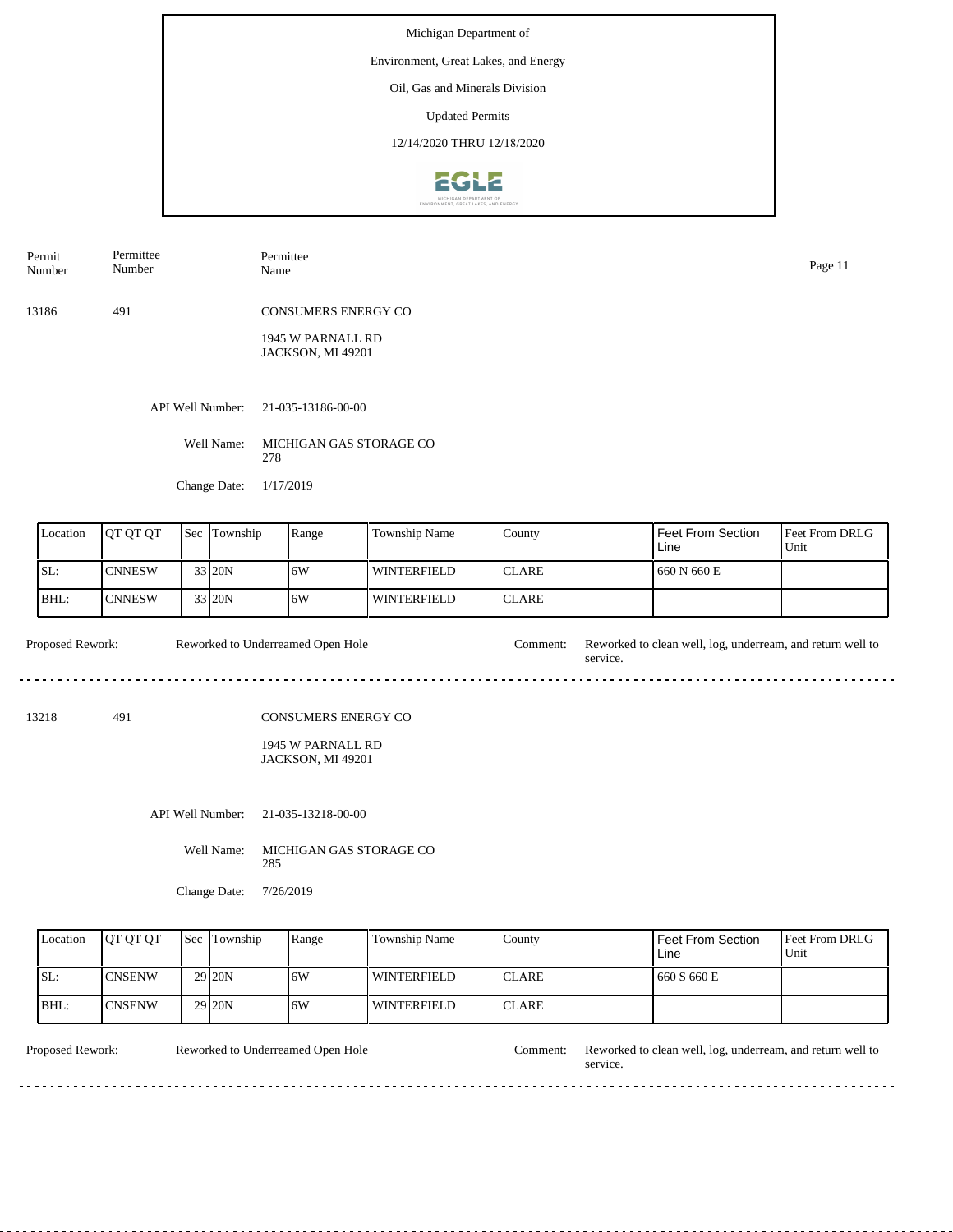Environment, Great Lakes, and Energy

Oil, Gas and Minerals Division

Updated Permits

12/14/2020 THRU 12/18/2020



| Permit<br>Number                               | Permittee<br>Number |     | Name     | Permittee                              |                    |              |                           | Page 12                |  |  |
|------------------------------------------------|---------------------|-----|----------|----------------------------------------|--------------------|--------------|---------------------------|------------------------|--|--|
| 13247                                          | 491                 |     |          | <b>CONSUMERS ENERGY CO</b>             |                    |              |                           |                        |  |  |
| API Well Number:<br>Well Name:<br>Change Date: |                     |     |          | 1945 W PARNALL RD<br>JACKSON, MI 49201 |                    |              |                           |                        |  |  |
|                                                |                     |     |          | 21-035-13247-00-00                     |                    |              |                           |                        |  |  |
|                                                |                     |     |          | MICHIGAN GAS STORAGE CO<br>291         |                    |              |                           |                        |  |  |
|                                                |                     |     |          | 1/14/2019                              |                    |              |                           |                        |  |  |
| Location                                       | QT QT QT            | Sec | Township | Range                                  | Township Name      | County       | Feet From Section<br>Line | Feet From DRLG<br>Unit |  |  |
| SL:                                            | <b>CNSESW</b>       |     | 30 20N   | 6W                                     | <b>WINTERFIELD</b> | <b>CLARE</b> | 660 S 660 E               |                        |  |  |

**WINTERFIELD** 

Reworked to Underreamed Open Hole Proposed Rework: Reworked to Underreamed Open Hole Comment: Reworked to clean well, log, underream, and return well to service. . . . .

CLARE

13260 491

BHL:

**CNSESW** 

## CONSUMERS ENERGY CO

1945 W PARNALL RD JACKSON, MI 49201

API Well Number: 21-035-13260-00-00

30 20N 6W

Well Name: MGSC 300

Change Date: 8/22/2019

| Location | <b>IOT OT OT</b> | <b>Sec</b> | Township | Range | Township Name | County        | Feet From Section<br>Line | <b>Feet From DRLG</b><br>Unit |
|----------|------------------|------------|----------|-------|---------------|---------------|---------------------------|-------------------------------|
| SL:      | <b>CNNENW</b>    |            | 33 20N   | 16W   | l winterfield | <b>ICLARE</b> | 660 N 660 E               |                               |
| BHL:     | <b>CNNENW</b>    |            | $33$ 20N | ا 6W  | l winterfield | <b>ICLARE</b> |                           |                               |

Reworked to Underreamed Open Hole

Proposed Rework: Reworked to Underreamed Open Hole Comment: Reworked to clean well, log, underream, and return well to service.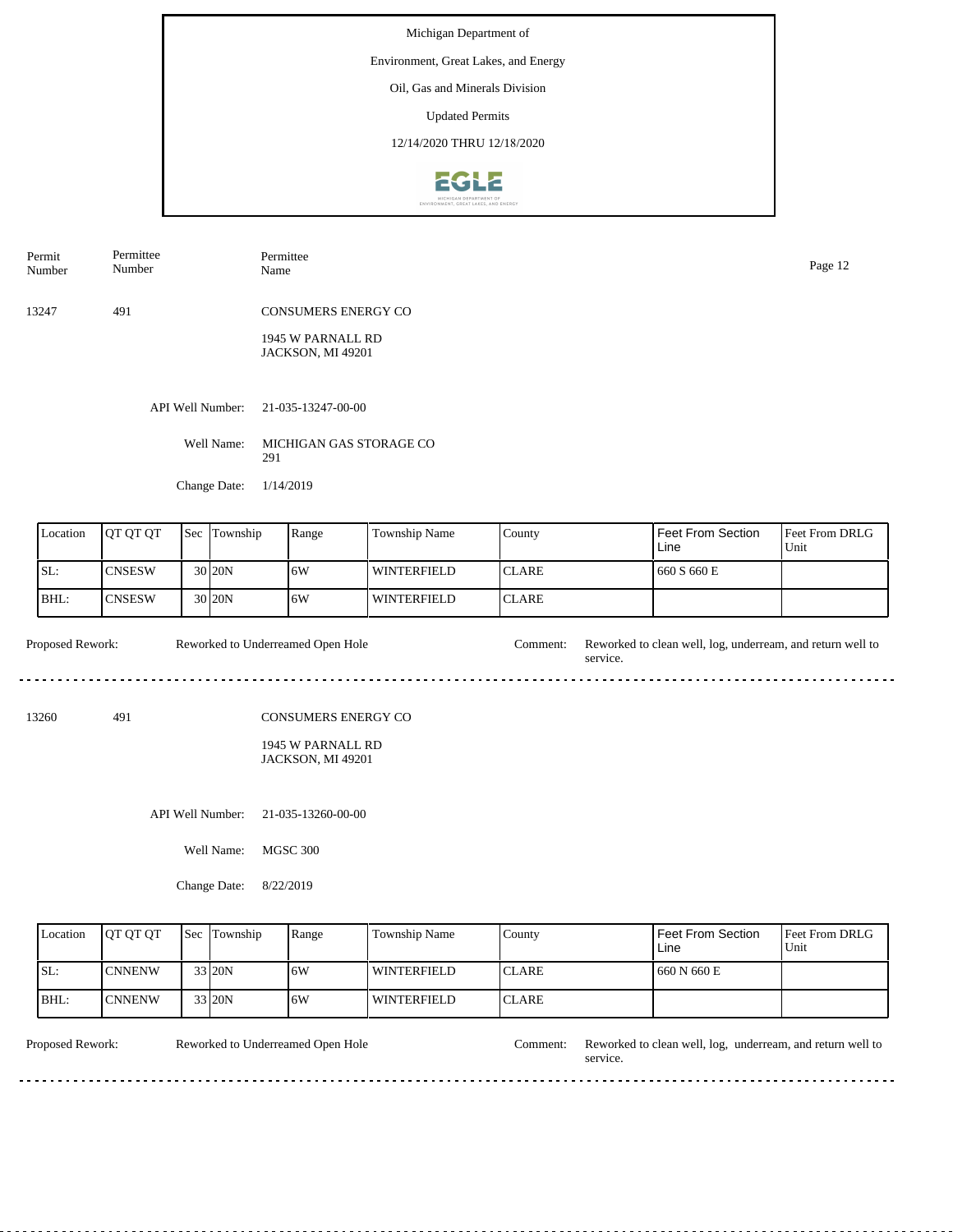Environment, Great Lakes, and Energy

Oil, Gas and Minerals Division

Updated Permits

12/14/2020 THRU 12/18/2020



| Permit<br>Number | Permittee<br>Number | Permittee<br>Name                      | Page 13 |
|------------------|---------------------|----------------------------------------|---------|
| 13279            | 491                 | CONSUMERS ENERGY CO                    |         |
|                  |                     | 1945 W PARNALL RD<br>JACKSON, MI 49201 |         |
|                  | API Well Number:    | 21-035-13279-00-00                     |         |
|                  | Well Name:          | MICHIGAN GAS STORAGE CO<br>306         |         |
|                  | Change Date:        | 8/19/2019                              |         |
|                  |                     |                                        |         |

| Location | <b>IOT OT OT</b> | 'Sec | Township            | Range | <b>Township Name</b> | County        | Feet From Section<br>Line | <b>Feet From DRLG</b><br>Unit |
|----------|------------------|------|---------------------|-------|----------------------|---------------|---------------------------|-------------------------------|
| ISL:     | 'CNNWNE          |      | 32 <sub>120</sub> N | 16W   | <b>WINTERFIELD</b>   | <b>ICLARE</b> | 660 N 660 W               |                               |
| BHL:     | <b>CNNWNE</b>    |      | $32$ <sub>20N</sub> | 16W   | WINTERFIELD          | <b>CLARE</b>  |                           |                               |

Proposed Rework: Reworked to Underreamed Open Hole Comment: Reworked to clean well, log, underream, and return well to Reworked to Underreamed Open Hole service. . . . .

13304 491

## CONSUMERS ENERGY CO

1945 W PARNALL RD JACKSON, MI 49201

API Well Number: 21-035-13304-00-00

Well Name: MICHIGAN GAS STORAGE CO 305

Change Date: 5/21/2019

| Location | <b>OT OT OT</b> | <b>Sec Township</b> | Range | Township Name      | County        | Feet From Section<br>Line | <b>Feet From DRLG</b><br>Unit |
|----------|-----------------|---------------------|-------|--------------------|---------------|---------------------------|-------------------------------|
| SL:      | <b>CNSENE</b>   | 32 20N              | 16W   | <b>WINTERFIELD</b> | <b>ICLARE</b> | 660 S 660 E               |                               |
| BHL:     | <b>ICNSENE</b>  | 32 20N              | 16W   | l winterfield      | <b>ICLARE</b> |                           |                               |

Reworked to Underreamed Open Hole

de de dec

Proposed Rework: Reworked to Underreamed Open Hole Comment: Reworked to clean well, log, underream, and return well to service.

 $\overline{a}$  .  $\overline{a}$ 

. . .  $\frac{1}{2}$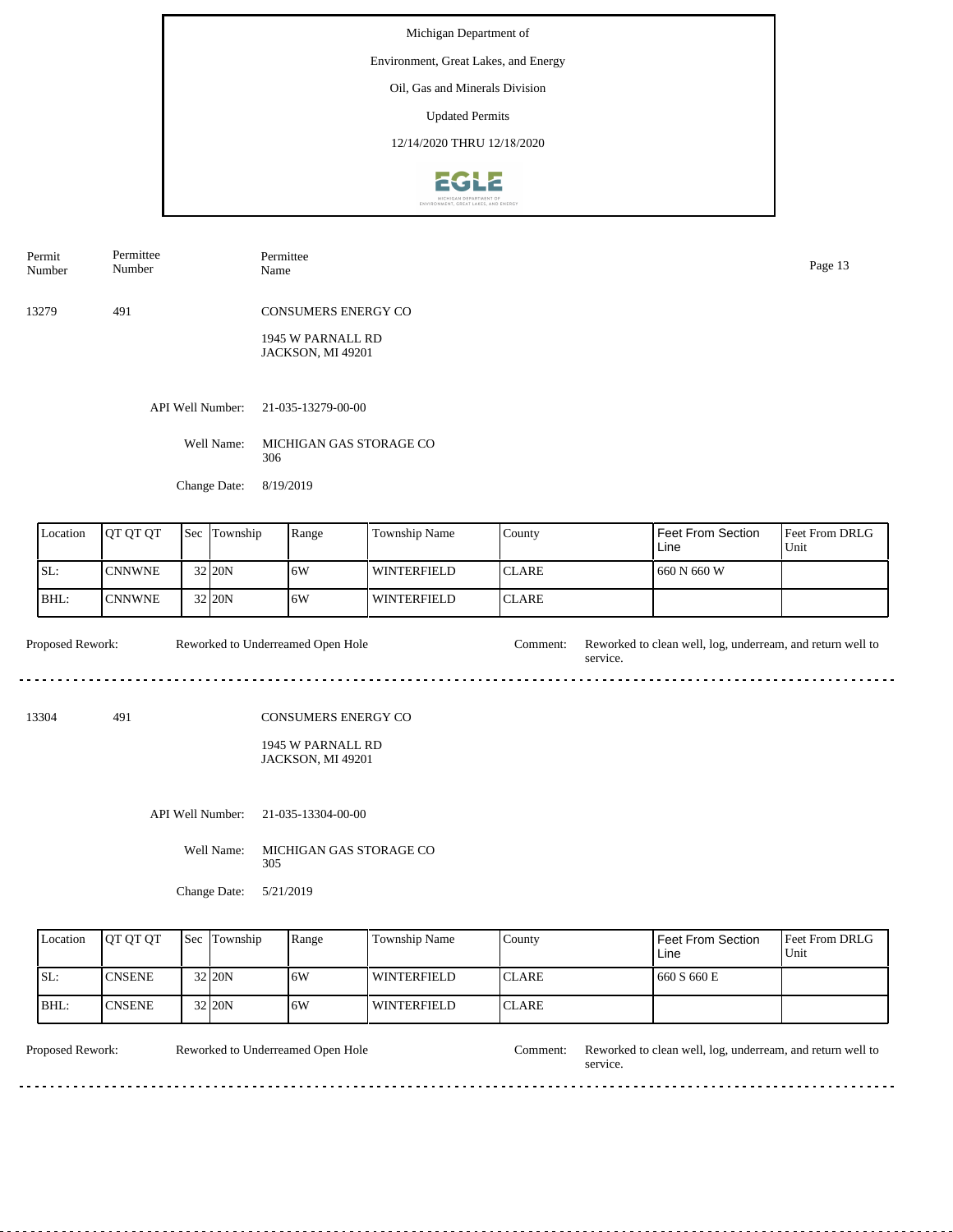Environment, Great Lakes, and Energy

Oil, Gas and Minerals Division

Updated Permits

12/14/2020 THRU 12/18/2020



| Permit<br>Number      | Permittee<br>Number                                                  | Permittee<br>Name                      |               |                   |                          | Page 14     |
|-----------------------|----------------------------------------------------------------------|----------------------------------------|---------------|-------------------|--------------------------|-------------|
|                       |                                                                      |                                        |               |                   |                          |             |
| 13361                 | 491                                                                  | <b>CONSUMERS ENERGY CO</b>             |               |                   |                          |             |
|                       |                                                                      | 1945 W PARNALL RD<br>JACKSON, MI 49201 |               |                   |                          |             |
|                       | API Well Number:                                                     | 21-035-13361-00-00                     |               |                   |                          |             |
|                       | Well Name:                                                           | MICHIGAN GAS STORAGE CO<br>315         |               |                   |                          |             |
|                       | Change Date:                                                         | 8/28/2019                              |               |                   |                          |             |
|                       |                                                                      |                                        |               |                   |                          |             |
| $\mathsf{I}$ Location | $\epsilon$ $\epsilon$ $\epsilon$ $\epsilon$ $\epsilon$<br>$10L$ $0L$ | $P$ ange                               | Township Name | $C_{\text{0.00}}$ | <b>Feet From Section</b> | Eeet From D |

| Location | <b>IOT OT OT</b> | <b>Sec</b> Township | Range | <b>Township Name</b> | Countv        | Feet From Section<br>Line | <b>Feet From DRLG</b><br>Unit |
|----------|------------------|---------------------|-------|----------------------|---------------|---------------------------|-------------------------------|
| ISL:     | <b>CNNENE</b>    | 32 20N              | 16W   | <b>WINTERFIELD</b>   | ICLARE        | 760 N 760 E               |                               |
| $IBHL$ : | <b>CNNENE</b>    | 32 20N              | 16W   | <b>WINTERFIELD</b>   | <b>ICLARE</b> |                           |                               |

Proposed Rework: Reworked to Underreamed Open Hole Comment: Reworked to clean well, log, underream, and return well to service. Reworked to Underreamed Open Hole

13849 7772

LAMBDA ENERGY RESOURCES LLC 12012 Wickchester Suite 300 Houston, TX 77055 USA

API Well Number: 21-143-13849-00-00

Well Name: STATE LYON "A" 4

Change Date: 11/18/2020

| Location | <b>IOT OT OT</b> | l Sec | Township | Range | Township Name | County            | Feet From Section<br>Line | <b>Feet From DRLG</b><br>Unit |
|----------|------------------|-------|----------|-------|---------------|-------------------|---------------------------|-------------------------------|
| SL:      | <b>S2NWSE</b>    |       | 7 24N    | 4W    | <b>LYON</b>   | <b>IROSCOMMON</b> | 990 N 660 W               | 1650 S 660 W                  |
| BHL:     | <b>S2NWSE</b>    |       | 7 24N    | .4W   | <b>LYON</b>   | <b>IROSCOMMON</b> |                           |                               |

Reworked to Oil Producing Well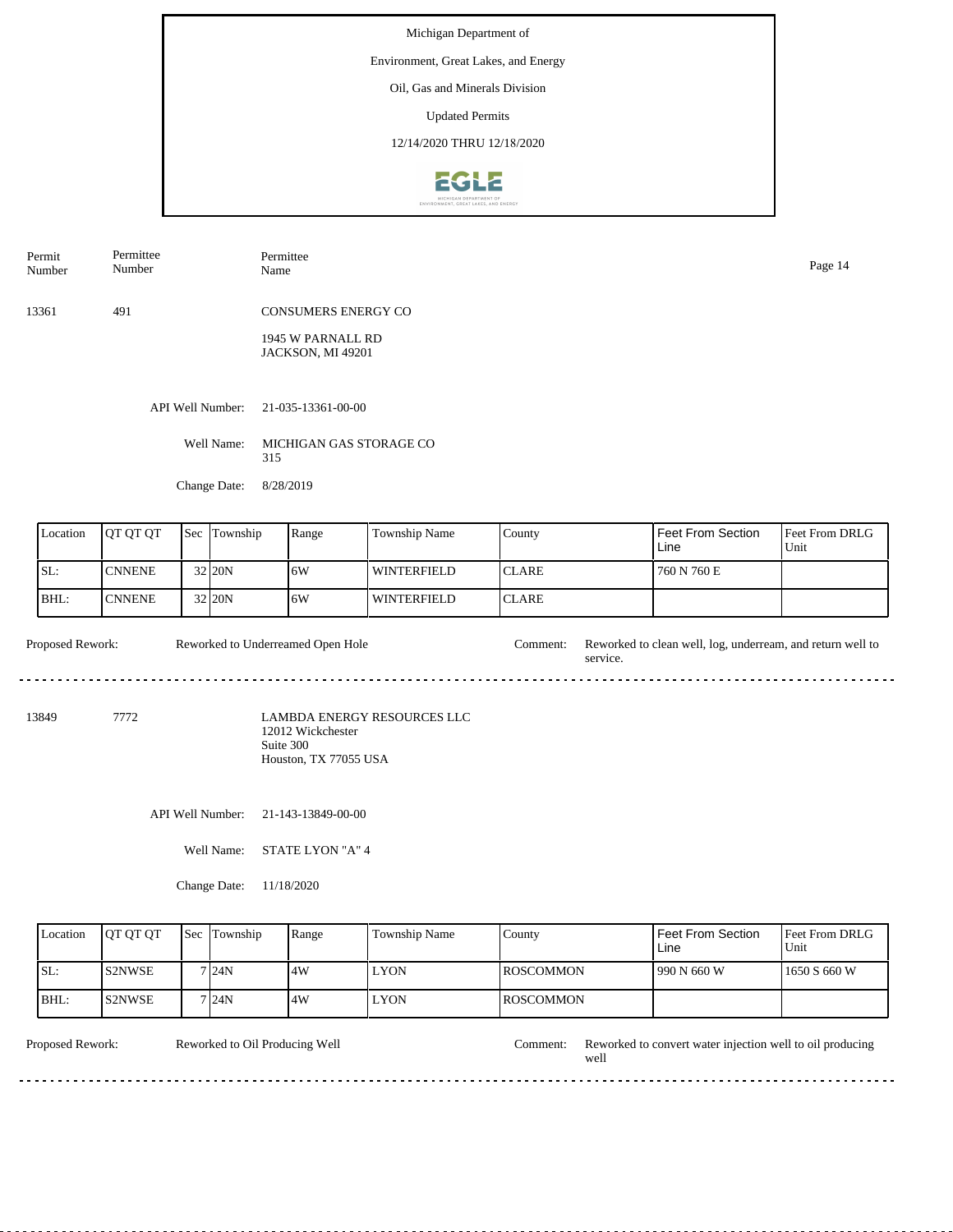Environment, Great Lakes, and Energy

Oil, Gas and Minerals Division

Updated Permits

12/14/2020 THRU 12/18/2020



| Permit<br>Number | Permittee<br>Number | Permittee<br>Name                      | Page 15 |
|------------------|---------------------|----------------------------------------|---------|
| 14060            | 491                 | <b>CONSUMERS ENERGY CO</b>             |         |
|                  |                     | 1945 W PARNALL RD<br>JACKSON, MI 49201 |         |
|                  | API Well Number:    | 21-035-14060-00-00                     |         |
|                  | Well Name:          | MICHIGAN GAS STORAGE CO<br>367         |         |
|                  | Change Date:        | 8/15/2019                              |         |
|                  |                     |                                        |         |

| Location | <b>IOT OT OT</b> | <b>Sec Township</b> | Range | Township Name | <b>County</b> | Feet From Section<br>Line | Feet From DRLG<br>Unit |
|----------|------------------|---------------------|-------|---------------|---------------|---------------------------|------------------------|
| ISL:     | ISENWNW          | 2120N               | 16W   | WINTERFIELD   | <b>ICLARE</b> | 1980 S 735 W              |                        |
| $BHL$ :  | ISENWNW          | 2 <sub>120</sub> N  | 16W   | WINTERFIELD   | <b>ICLARE</b> |                           |                        |

Proposed Rework: Reworked to Underreamed Open Hole Comment: Reworked to clean well, log, underream, and return well to service. Reworked to Underreamed Open Hole

14101 491

## CONSUMERS ENERGY CO

1945 W PARNALL RD JACKSON, MI 49201

API Well Number: 21-035-14101-00-00

Well Name: MICHIGAN GAS STORAGE CO 369

Change Date: 9/10/2019

| Location | <b>IOT OT OT</b> | <b>Sec Township</b> | Range | Township Name | County        | Feet From Section<br>Line | <b>Feet From DRLG</b><br>Unit |
|----------|------------------|---------------------|-------|---------------|---------------|---------------------------|-------------------------------|
| ISL:     | <b>INWNENE</b>   | $3$ <sub>20</sub> N | 16W   | l winterfield | <b>ICLARE</b> | 2005 S 710 E              |                               |
| BHL:     | <b>INWNENE</b>   | $3$ <sub>20</sub> N | ا 6W  | l winterfield | <b>ICLARE</b> |                           |                               |

 $\ddotsc$  $\frac{1}{2}$ 

Reworked to Underreamed Open Hole

dia a a a a

Proposed Rework: Reworked to Underreamed Open Hole Comment: Reworked to clean well, log, underream, and return well to service.

 $\overline{a}$  .  $\overline{a}$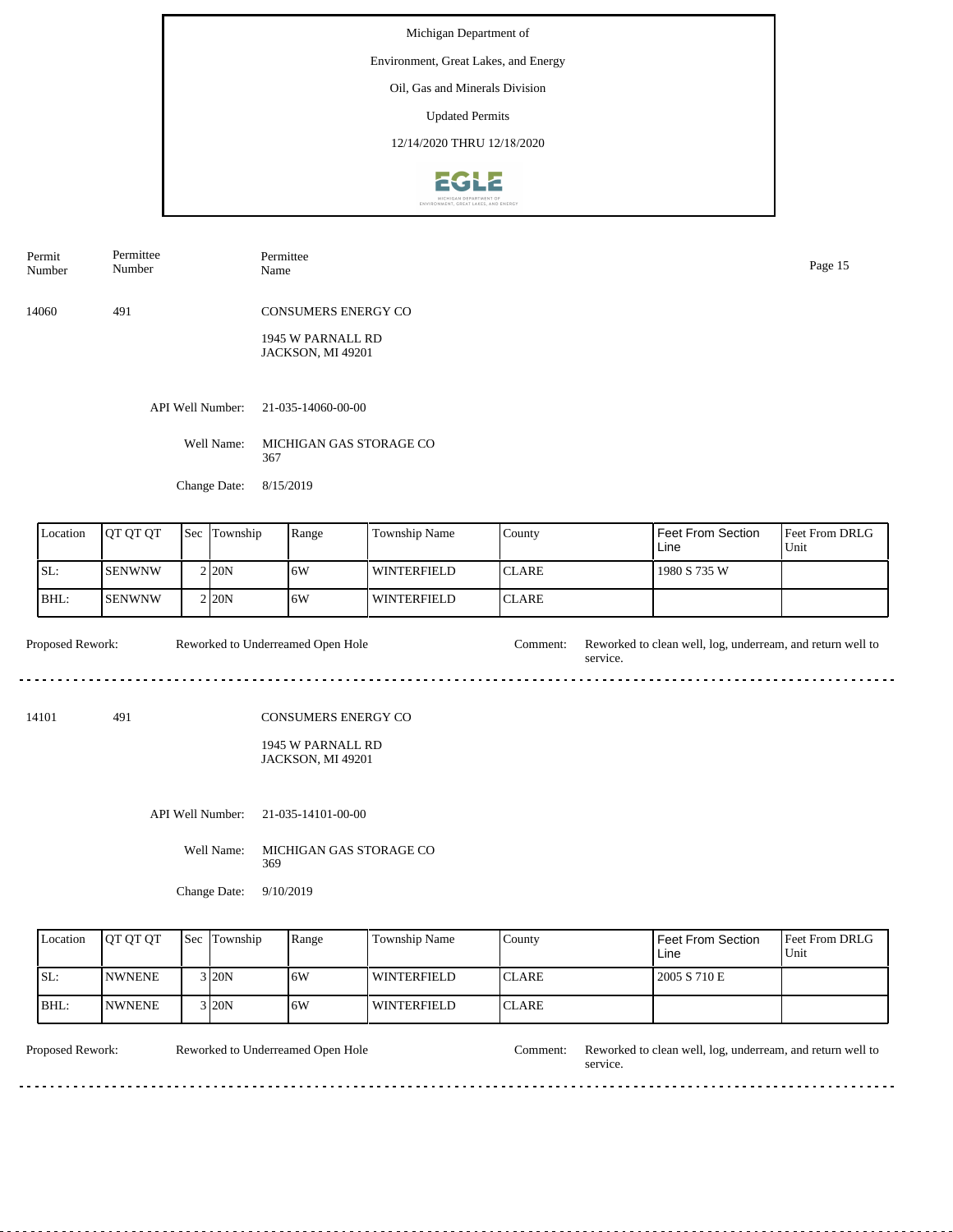Environment, Great Lakes, and Energy

Oil, Gas and Minerals Division

Updated Permits

12/14/2020 THRU 12/18/2020



| Permit<br>Number | Permittee<br>Number | Permittee<br>Name                                                    | Page 16 |
|------------------|---------------------|----------------------------------------------------------------------|---------|
| 14179            | 491                 | <b>CONSUMERS ENERGY CO</b><br>1945 W PARNALL RD<br>JACKSON, MI 49201 |         |
|                  | API Well Number:    | 21-035-14179-00-00                                                   |         |
|                  | Well Name:          | MICHIGAN GAS STORAGE CO<br>386                                       |         |
|                  | Change Date:        | 3/7/2019                                                             |         |

| Location | <b>IOT OT OT</b> | <b>Sec Township</b> | Range | <b>Township Name</b> | County        | Feet From Section<br>Line | <b>Feet From DRLG</b><br>Unit |
|----------|------------------|---------------------|-------|----------------------|---------------|---------------------------|-------------------------------|
| ISL:     | <b>CNNESW</b>    | 2 <sub>120</sub> N  | 16W   | <b>WINTERFIELD</b>   | <b>ICLARE</b> | 660 N 660 E               |                               |
| BHL:     | <b>CNNESW</b>    | 2120N               | 16W   | l winterfield        | <b>ICLARE</b> |                           |                               |

Proposed Rework: Reworked to Underreamed Open Hole Comment: Reworked to clean well, log, underream, and return well to Reworked to Underreamed Open Hole service.  $\mathbf{L}$  . . . . .

14186 491

## CONSUMERS ENERGY CO

1945 W PARNALL RD JACKSON, MI 49201

API Well Number: 21-035-14186-00-00

Well Name: MICHIGAN GAS STORAGE CO 390

Change Date: 2/20/2019

| Location | <b>IOT OT OT</b> | <b>Sec</b> Township | Range | Township Name      | County        | <b>Feet From Section</b><br>Line | <b>Feet From DRLG</b><br>Unit |
|----------|------------------|---------------------|-------|--------------------|---------------|----------------------------------|-------------------------------|
| SL:      | <b>CNNESW</b>    | <b>120N</b>         | 16W   | WINTERFIELD        | <b>ICLARE</b> | 1660 N 660 E                     |                               |
| BHL:     | ICNNESW          | <b>120N</b>         | ا 6W  | <b>WINTERFIELD</b> | <b>ICLARE</b> |                                  |                               |

Reworked to Underreamed Open Hole

<u>. . . . . . . . .</u>

Proposed Rework: Reworked to Underreamed Open Hole Comment: Reworked to clean well, log, underream, and return well to service.

 $\overline{a}$  .  $\overline{a}$ 

. . . . . . . . . . .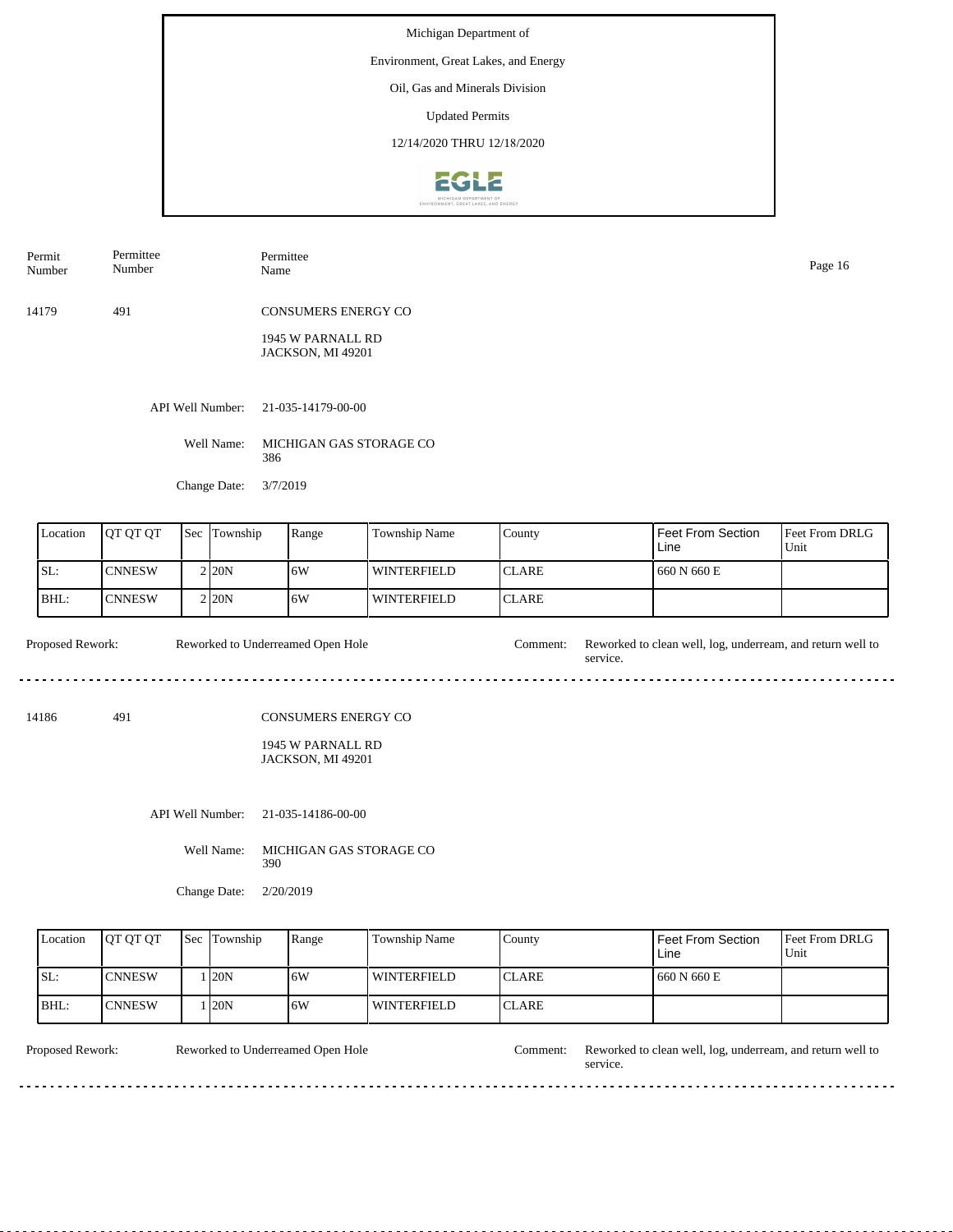Environment, Great Lakes, and Energy

Oil, Gas and Minerals Division

Updated Permits

12/14/2020 THRU 12/18/2020



| Permit<br>Number | Permittee<br>Number | Permittee<br>Name                      | Page 17 |
|------------------|---------------------|----------------------------------------|---------|
| 14187            | 491                 | <b>CONSUMERS ENERGY CO</b>             |         |
|                  |                     | 1945 W PARNALL RD<br>JACKSON, MI 49201 |         |
|                  | API Well Number:    | 21-035-14187-00-00                     |         |
|                  | Well Name:          | MICHIGAN GAS STORAGE CO<br>391         |         |
|                  | Change Date:        | 6/20/2019                              |         |
|                  |                     |                                        |         |

| Location | <b>IOT OT OT</b> | <b>Sec</b> Township | Range | Township Name      | County        | Feet From Section<br>Line | <b>Feet From DRLG</b><br>Unit |
|----------|------------------|---------------------|-------|--------------------|---------------|---------------------------|-------------------------------|
| SL:      | <b>CNSWSE</b>    | 120N                | 16W   | <b>WINTERFIELD</b> | <b>ICLARE</b> | 1660 S 660 W              |                               |
| IBHL:    | <b>CNSWSE</b>    | 120N                | 16W   | <b>WINTERFIELD</b> | <b>ICLARE</b> |                           |                               |

Proposed Rework: Reworked to Underreamed Open Hole Comment: Reworked to clean well, log, underream, and return well to Reworked to Underreamed Open Hole service. . . . .

14189 491

## CONSUMERS ENERGY CO

1945 W PARNALL RD JACKSON, MI 49201

API Well Number: 21-035-14189-00-00

Well Name: MICHIGAN GAS STORAGE CO 393

Change Date: 7/29/2019

| Location | <b>IOT OT OT</b> | <b>Sec Township</b> | Range | Township Name | County        | Feet From Section<br>Line | <b>Feet From DRLG</b><br>Unit |
|----------|------------------|---------------------|-------|---------------|---------------|---------------------------|-------------------------------|
| SL:      | CNNWNW           | 7120N               | ا 5W  | l summerfield | <b>ICLARE</b> | 660 N 660 W               |                               |
| BHL:     | ICNNWNW          | 7 <sub>120</sub> N  | .5W   | l summerfield | <b>ICLARE</b> |                           |                               |

Reworked to Underreamed Open Hole

<u>o dio dio dio d</u>

Proposed Rework: Reworked to Underreamed Open Hole Comment: Reworked to clean well, log, underream, and return well to service.

 $\overline{a}$  .  $\overline{a}$ 

. . . . . . . . . . .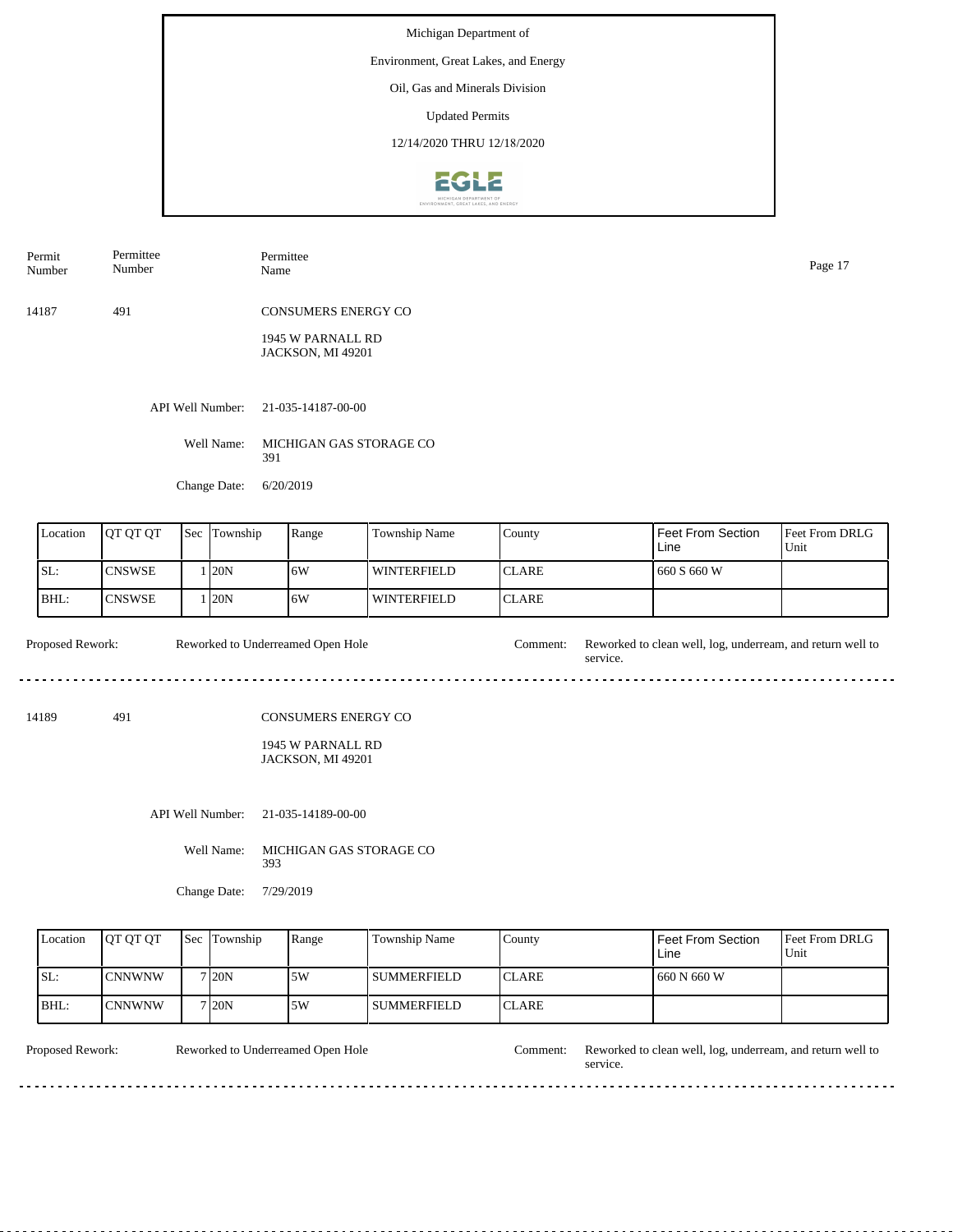Environment, Great Lakes, and Energy

Oil, Gas and Minerals Division

Updated Permits

12/14/2020 THRU 12/18/2020



14921 491 CONSUMERS ENERGY CO Permit Number Permittee Number Permittee Name Page 18

> 1945 W PARNALL RD JACKSON, MI 49201

API Well Number: 21-035-14921-00-00

Well Name: MICH GAS STORAGE 415

Change Date: 3/6/2019

| Location | <b>IOT OT OT</b> | Sec | Township | Range | Township Name | County        | Feet From Section<br>Line | <b>Feet From DRLG</b><br>Unit |
|----------|------------------|-----|----------|-------|---------------|---------------|---------------------------|-------------------------------|
| ISL:     | <b>CNNENE</b>    |     | 17120N   | 5W    | l summerfield | <b>ICLARE</b> | 660 N 660 E               |                               |
| IBHL:    | <b>CNNENE</b>    |     | '7120N   | 5W    | l summerfield | <b>ICLARE</b> |                           |                               |

Proposed Rework: Reworked to Underreamed Open Hole Comment: Reworked to clean well log, underream, and return well to Reworked to Underreamed Open Hole service. 

14923 491

CONSUMERS ENERGY CO

1945 W PARNALL RD JACKSON, MI 49201

API Well Number: 21-035-14923-00-00

Well Name: MICH GAS STORAGE 417

Change Date: 11/8/2019

| Location | <b>IOT OT OT</b> | <b>Sec</b> Township | Range | Township Name      | County        | Feet From Section<br>Line | <b>IFeet From DRLG</b><br>Unit |
|----------|------------------|---------------------|-------|--------------------|---------------|---------------------------|--------------------------------|
| ISL:     | <b>ICNNESE</b>   | 17 20N              | 15W   | I SUMMERFIELD      | <b>ICLARE</b> | 710 N 660 E               |                                |
| BHL:     | <b>ICNNESE</b>   | 17 20N              | .5W   | <b>SUMMERFIELD</b> | <b>ICLARE</b> |                           |                                |

<u>. . . . . . .</u>

Reworked to Underreamed Open Hole

Proposed Rework: Reworked to Underreamed Open Hole Comment: Reworked to clean well, log, underream, and return well to service.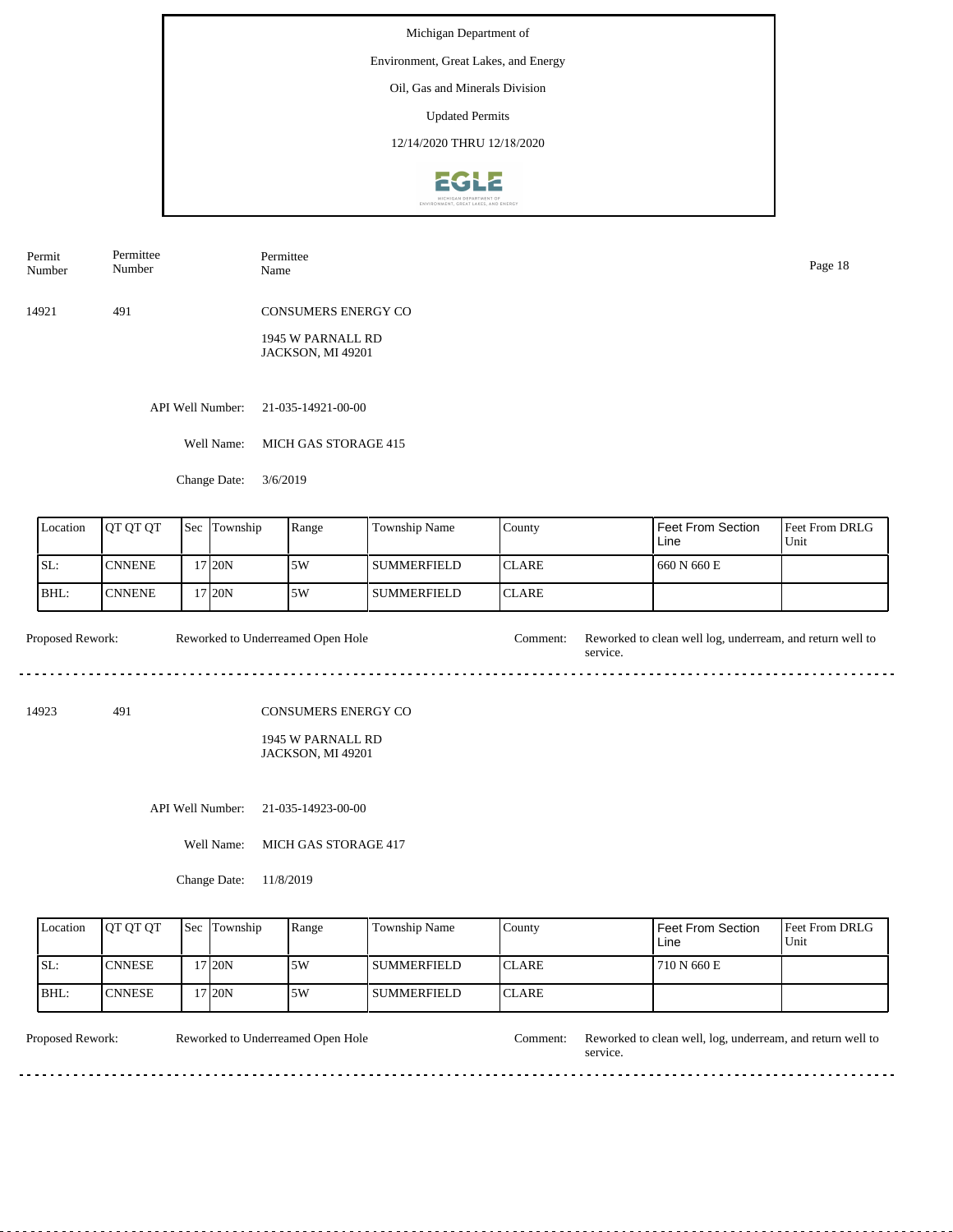Environment, Great Lakes, and Energy

Oil, Gas and Minerals Division

Updated Permits

12/14/2020 THRU 12/18/2020



15219 491 CONSUMERS ENERGY CO Permit Number Permittee Number Permittee Name Page 19

> 1945 W PARNALL RD JACKSON, MI 49201

API Well Number: 21-035-15219-00-00

Well Name: MICH GAS STORAGE 426

Change Date: 8/7/2019

| Location | <b>IOT OT OT</b> | Sec | Township | Range | Township Name | County        | Feet From Section<br>Line | <b>Feet From DRLG</b><br>Unit |
|----------|------------------|-----|----------|-------|---------------|---------------|---------------------------|-------------------------------|
| ISL:     | <b>CNSWNW</b>    |     | 16 20N   | 5W    | l summerfield | <b>ICLARE</b> | 660 S 660 W               |                               |
| IBHL:    | <b>ICNSWNW</b>   |     | 16 20N   | 5W    | l SUMMERFIELD | <b>ICLARE</b> |                           |                               |

Proposed Rework: Reworked to Underreamed Open Hole Comment: Reworked to clean well, log, underream, and return well to Reworked to Underreamed Open Hole service. 

15268 491

CONSUMERS ENERGY CO

1945 W PARNALL RD JACKSON, MI 49201

API Well Number: 21-035-15268-00-00

Well Name: MICH GAS STORAGE 443

Change Date: 6/19/2019

| Location | <b>OT OT OT</b> | <b>Sec</b> Township | Range | Township Name      | County        | Feet From Section<br>Line | <b>Feet From DRLG</b><br>Unit |
|----------|-----------------|---------------------|-------|--------------------|---------------|---------------------------|-------------------------------|
| ISL:     | <b>ICNSENE</b>  | 17 <sub>20N</sub>   | 15W   | I SUMMERFIELD      | <b>ICLARE</b> | 660 S 710 E               |                               |
| BHL:     | <b>ICNSENE</b>  | 17 20N              | 15W   | <b>SUMMERFIELD</b> | <b>ICLARE</b> |                           |                               |

<u>. . . . . . .</u>

Reworked to Underreamed Open Hole

Proposed Rework: Reworked to Underreamed Open Hole Comment: Reworked to clean well, log, underream, and return well to service.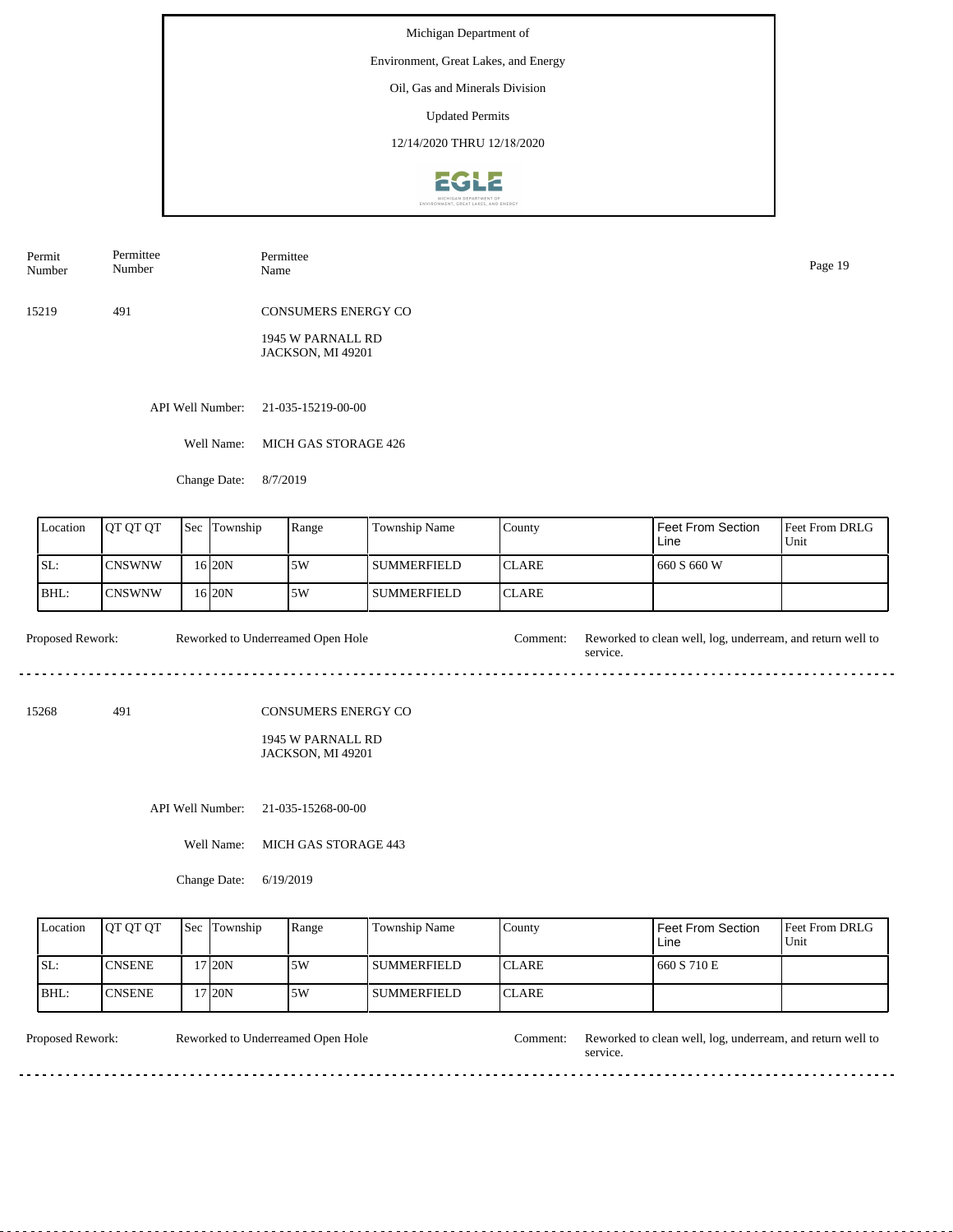## Environment, Great Lakes, and Energy

Oil, Gas and Minerals Division

Updated Permits

12/14/2020 THRU 12/18/2020



17009 7772 LAMBDA ENERGY RESOURCES LLC 12012 Wickchester Suite 300 Houston, TX 77055 USA Permit Number Permittee Number Permittee Name Page 20

API Well Number: 21-113-17009-00-00

Well Name: FAHRNEY, WM H ESTATE 12

Change Date: 11/18/2020

| Location | <b>IOT OT OT</b> | <b>Sec</b> Township | Range | <b>Township Name</b> | County            | Feet From Section<br>Line | <b>IFeet From DRLG</b><br>Unit |
|----------|------------------|---------------------|-------|----------------------|-------------------|---------------------------|--------------------------------|
| SL:      | <b>IS2SWNW</b>   | 124N                | 5W    | l norwich            | <b>IMISSAUKEE</b> | 330 S 660 W               | 2970 S 4620 E                  |
| IBHL:    | <b>IS2SWNW</b>   | 124N                | 5W    | l norwich            | <b>IMISSAUKEE</b> |                           |                                |

Proposed Rework: Reworked to Oil Producing Well Comment: Reworked to convert water injection well to oil producing Reworked to Oil Producing Well well ----------------------------a a 

17156 7772

LAMBDA ENERGY RESOURCES LLC 12012 Wickchester Suite 300 Houston, TX 77055 USA

API Well Number: 21-113-17156-00-00

Well Name: CAMLIN & ELLIS ESTS 6

Change Date: 11/18/2020

| Location | <b>OT OT OT</b> | <b>Sec</b> Township | Range | Township Name  | County            | Feet From Section<br>Line | <b>Feet From DRLG</b><br>Unit |
|----------|-----------------|---------------------|-------|----------------|-------------------|---------------------------|-------------------------------|
| ISL:     | <b>S2SESW</b>   | 10 24 N             | .5W   | <b>NORWICH</b> | <b>IMISSAUKEE</b> | 330 S 660 E               | 2310 N 1980 W                 |
| IBHL:    | <b>S2SESW</b>   | $10$  24N           | .5W   | <b>NORWICH</b> | <b>IMISSAUKEE</b> |                           |                               |

Reworked to Oil Producing Well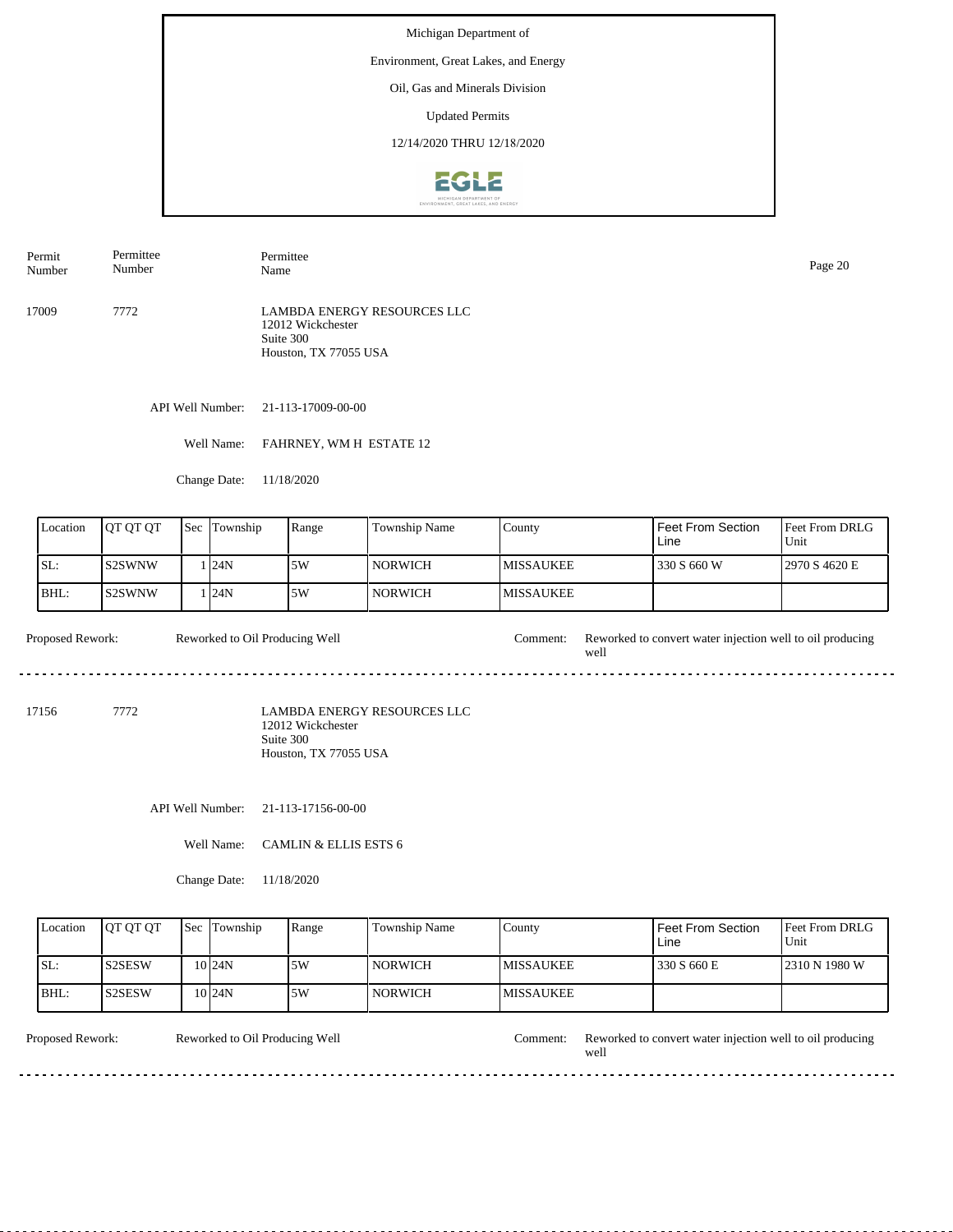## Environment, Great Lakes, and Energy

Oil, Gas and Minerals Division

Updated Permits

12/14/2020 THRU 12/18/2020



17185 7772 LAMBDA ENERGY RESOURCES LLC 12012 Wickchester Suite 300 Houston, TX 77055 USA Permit Number Permittee Number Permittee Name Page 21

API Well Number: 21-113-17185-01-00

Well Name: STATE NORWICH D 1

Change Date: 11/18/2020

| Location | <b>JOT OT OT</b> | <b>Sec Township</b> | Range | <b>Township Name</b> | County            | Feet From Section<br>Line | Feet From DRLG<br>Unit |
|----------|------------------|---------------------|-------|----------------------|-------------------|---------------------------|------------------------|
| SL:      | IS2NWNW          | 15 I24N             | 5W    | l NORWICH            | <b>IMISSAUKEE</b> | 990 N 660 W               |                        |
| BHL:     | IS2NWNW          | 15 I24N             | 5W    | l norwich            | <b>IMISSAUKEE</b> |                           |                        |

Proposed Rework: Reworked to Oil Producing Well Comment: Reworked to convert water injection well to oil producing Reworked to Oil Producing Well well a a 

17315 7772

LAMBDA ENERGY RESOURCES LLC 12012 Wickchester Suite 300 Houston, TX 77055 USA

API Well Number: 21-113-17315-01-00

Well Name: CAMLIN & ELLIS 8

Change Date: 11/18/2020

| Location | <b>IOT OT OT</b> | <b>Sec</b> Township | Range | Township Name  | County            | <b>Feet From Section</b><br>Line | <b>Feet From DRLG</b><br>Unit |
|----------|------------------|---------------------|-------|----------------|-------------------|----------------------------------|-------------------------------|
| ISL:     | <b>IS2NWSW</b>   | $10$ <sub>24N</sub> | .5W   | <b>NORWICH</b> | <b>IMISSAUKEE</b> | 990 N 660 W                      |                               |
| BHL:     | IS2NWSW          | $10$ <sub>24N</sub> | 15W   | <b>NORWICH</b> | <b>IMISSAUKEE</b> |                                  |                               |

Reworked to Oil Producing Well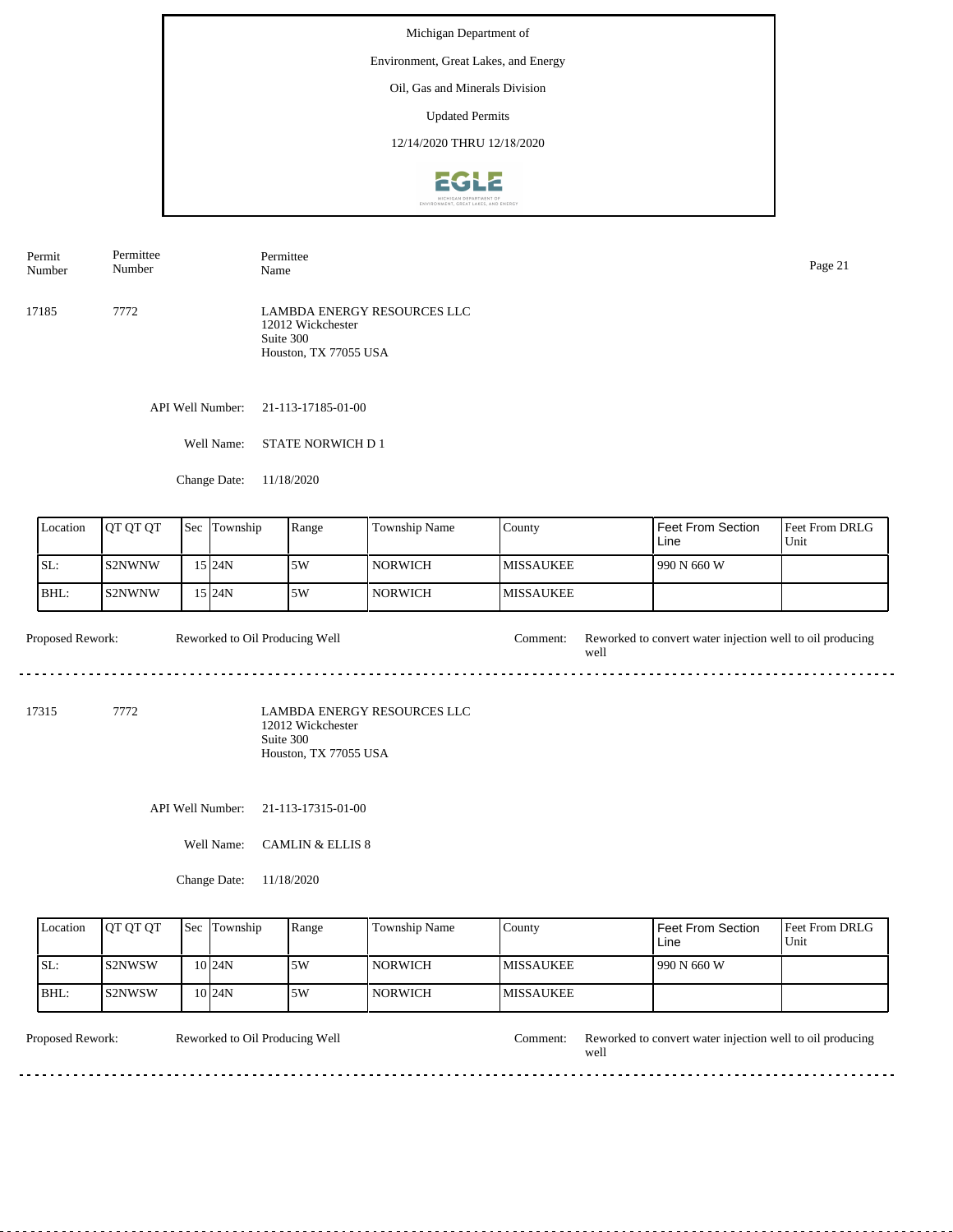## Environment, Great Lakes, and Energy

Oil, Gas and Minerals Division

Updated Permits

12/14/2020 THRU 12/18/2020



17472 7772 LAMBDA ENERGY RESOURCES LLC 12012 Wickchester Suite 300 Houston, TX 77055 USA Permit Number Permittee Number Permittee Page 22<br>Name Page 22

API Well Number: 21-113-17472-00-00

Well Name: FAHRNEY, WM H ESTATE 14

Change Date: 11/18/2020

| Location | <b>IOT OT OT</b> | <b>Sec</b> Township | Range | <b>Township Name</b> | County            | Feet From Section<br>Line | <b>Feet From DRLG</b><br>Unit |
|----------|------------------|---------------------|-------|----------------------|-------------------|---------------------------|-------------------------------|
| ISL:     | <b>S2SESE</b>    | $3$ $24N$           | 5W    | l NORWICH-           | <b>IMISSAUKEE</b> | 330 S 660 E               | 330 S 660 E                   |
| BHL:     | <b>S2SESE</b>    | $3$ $24N$           | 5W    | l NORWICH-           | <b>IMISSAUKEE</b> |                           |                               |

Proposed Rework: Reworked to Oil Producing Well Comment: Reworked to convert water injection well to oil producing Reworked to Oil Producing Well well ............................. a a

17610 7772

LAMBDA ENERGY RESOURCES LLC 12012 Wickchester Suite 300 Houston, TX 77055 USA

API Well Number: 21-113-17610-00-00

Well Name: FAHRNEY, WM H EST 15

Change Date: 11/18/2020

| Location | <b>IOT OT OT</b> | <b>Sec Township</b> | Range | Township Name  | County            | Feet From Section<br>Line | <b>IFeet From DRLG</b><br>Unit |
|----------|------------------|---------------------|-------|----------------|-------------------|---------------------------|--------------------------------|
| ISL:     | <b>S2SENE</b>    | 9 I 24 N            | .5W   | <b>NORWICH</b> | <b>IMISSAUKEE</b> | 330 S 660 E               | 2970 S 660 E                   |
| BHL:     | <b>S2SENE</b>    | 9 I 24 N            | .5W   | <b>NORWICH</b> | <b>IMISSAUKEE</b> |                           |                                |

Reworked to Oil Producing Well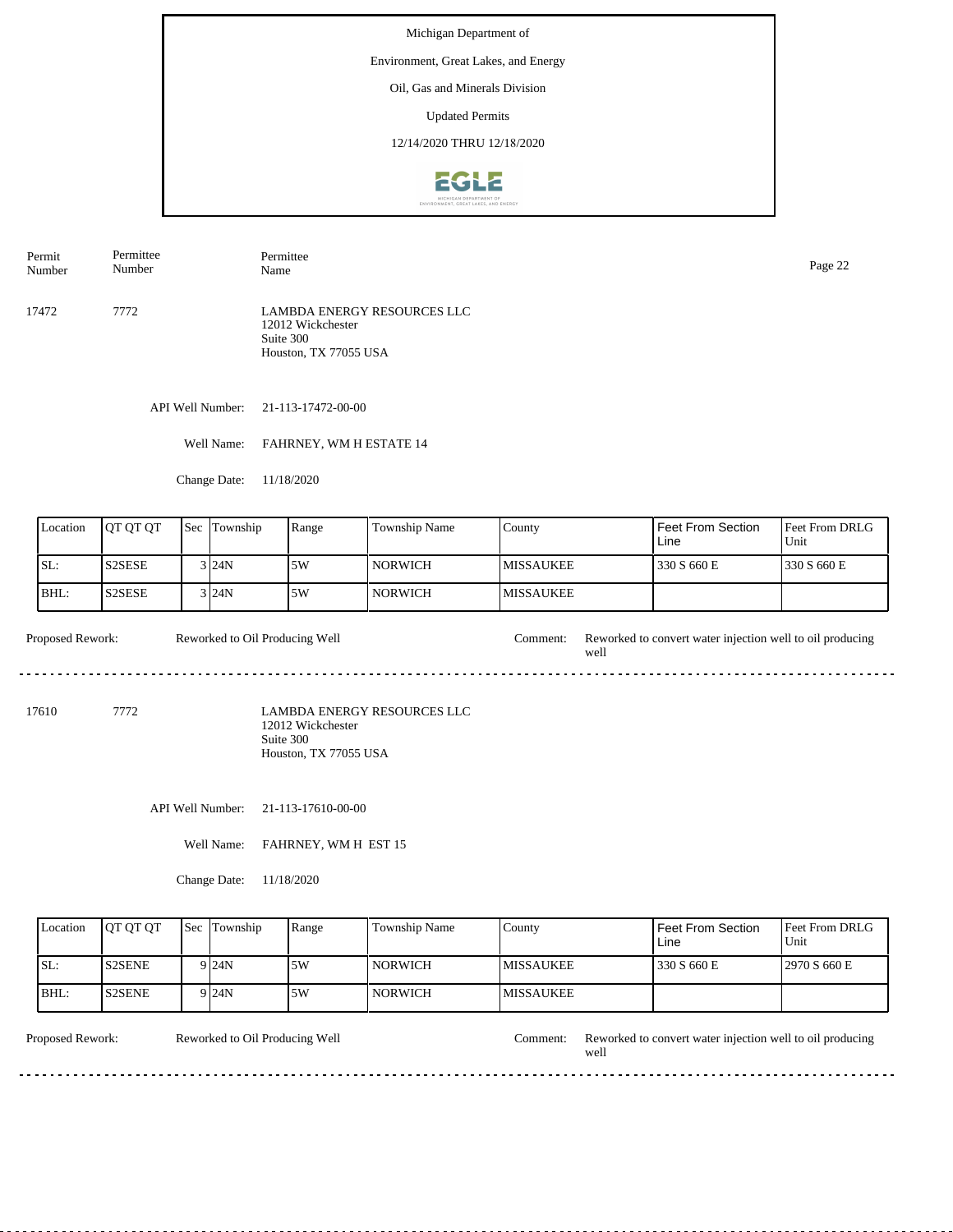## Environment, Great Lakes, and Energy

Oil, Gas and Minerals Division

Updated Permits

12/14/2020 THRU 12/18/2020



17798 7772 LAMBDA ENERGY RESOURCES LLC 12012 Wickchester Suite 300 Houston, TX 77055 USA Permit Number Permittee Number Permittee Page 23<br>Name Page 23

API Well Number: 21-143-17798-00-00

Well Name: STATE LYON "B" 2

Change Date: 11/18/2020

| Location | <b>OT OT OT</b> | <b>Sec</b> | Township | Range | <b>Township Name</b> | County            | Feet From Section<br>Line | <b>Feet From DRLG</b><br>Unit |
|----------|-----------------|------------|----------|-------|----------------------|-------------------|---------------------------|-------------------------------|
| ISL:     | <b>IS2SESW</b>  |            | 7 24N    | 4W    | <b>LYON</b>          | <b>IROSCOMMON</b> | 330 S 660 E               | 330 S 660 E                   |
| BHL:     | <b>S2SESW</b>   |            | 7124N    | .4W   | <b>LYON</b>          | <b>IROSCOMMON</b> |                           |                               |

Proposed Rework: Reworked to Oil Producing Well Comment: Reworked to convert water injection well to oil producing Reworked to Oil Producing Well well ............................. a a

19679 7772

LAMBDA ENERGY RESOURCES LLC 12012 Wickchester Suite 300 Houston, TX 77055 USA

API Well Number: 21-113-19679-00-00

Well Name: CAMLIN & ELLIS ESTS 13

Change Date: 11/18/2020

| Location | <b>OT OT OT</b> | <b>Sec Township</b> | Range | Township Name  | County            | <b>Feet From Section</b><br>Line | <b>IFeet From DRLG</b><br>Unit |
|----------|-----------------|---------------------|-------|----------------|-------------------|----------------------------------|--------------------------------|
| ISL:     | <b>IS2NWSE</b>  | $10$ <sub>24N</sub> | .5W   | <b>NORWICH</b> | <b>IMISSAUKEE</b> | 1990 N 660 W                     | 1990 N 1980 E                  |
| BHL:     | IS2NWSE         | $10$ <sub>24N</sub> | 15W   | <b>NORWICH</b> | <b>IMISSAUKEE</b> |                                  |                                |

Reworked to Oil Producing Well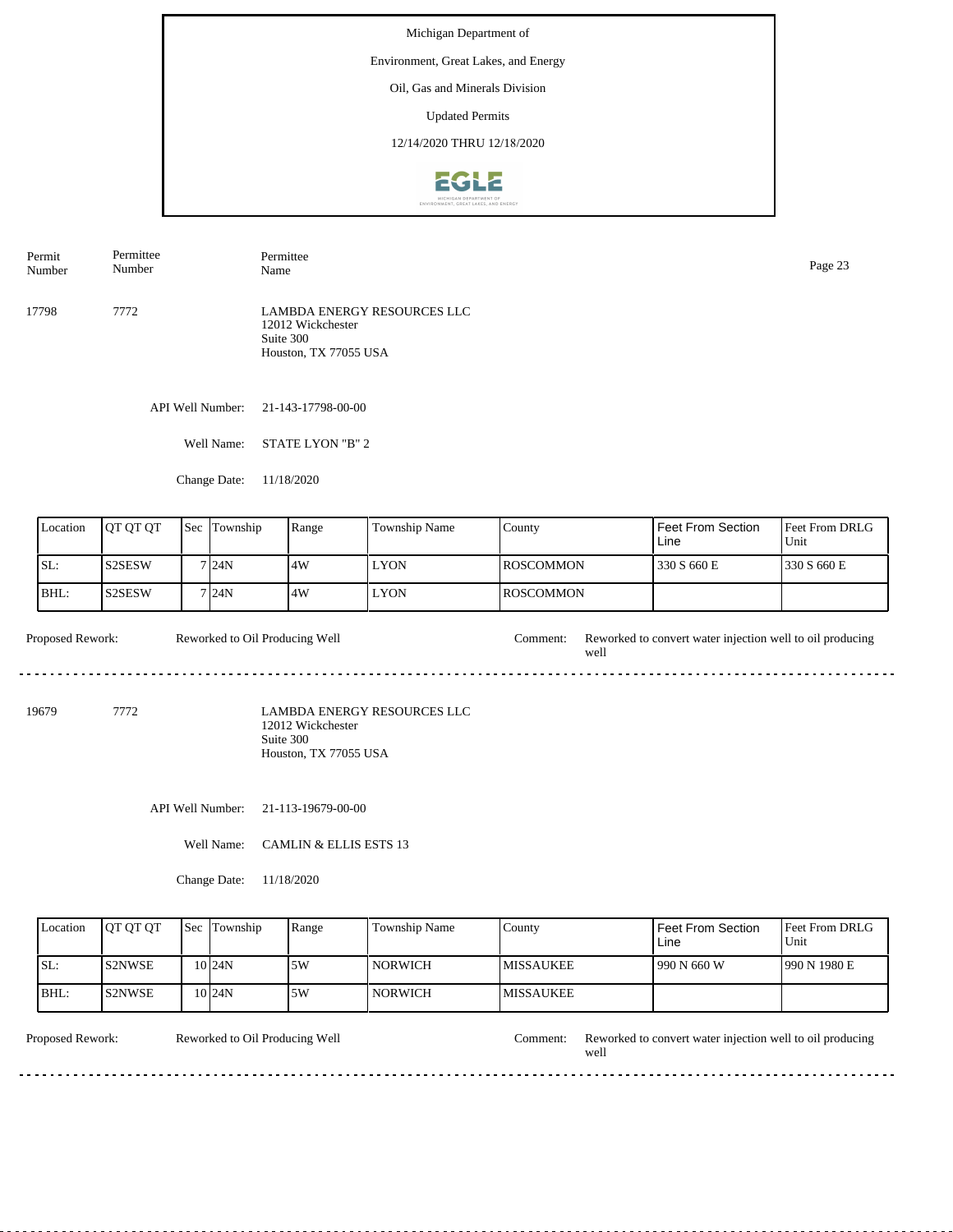Environment, Great Lakes, and Energy

Oil, Gas and Minerals Division

Updated Permits

12/14/2020 THRU 12/18/2020



| Permittee<br>Permit<br>Number<br>Number | Permittee<br>Name                                                           | Page 24 |
|-----------------------------------------|-----------------------------------------------------------------------------|---------|
| 20633<br>491                            | <b>CONSUMERS ENERGY CO</b><br>1945 W PARNALL RD<br><b>JACKSON, MI 49201</b> |         |
| API Well Number:                        | 21-035-20633-00-00                                                          |         |
| Well Name:                              | M G S C 933                                                                 |         |
| Change Date:                            | 9/6/2019                                                                    |         |

| Location | <b>IOT OT OT</b> | <b>Sec Township</b> | Range | <b>Township Name</b> | County        | Feet From Section<br>Line | <b>Feet From DRLG</b><br>Unit |
|----------|------------------|---------------------|-------|----------------------|---------------|---------------------------|-------------------------------|
| ISL:     | <b>CNSESE</b>    | 16 <sub>20N</sub>   | .5W   | l summerfield        | <b>ICLARE</b> | 660 S660 E                | 1660 S 660 E                  |
| BHL:     | <b>CNSESE</b>    | 16 20N              | .5W   | l summerfield        | ICLARE        |                           |                               |

Proposed Rework: Reworked to Underreamed Open Hole Comment: Reworked to clean well, log, underream, and return well to Reworked to Underreamed Open Hole service. 

20970 491

CONSUMERS ENERGY CO

#### 1945 W PARNALL RD JACKSON, MI 49201

API Well Number: 21-035-20970-00-00

Well Name: M G S C 946

Change Date: 8/19/2019

| Location | <b>IOT OT OT</b> | <b>Sec Township</b> | Range | Township Name | County        | Feet From Section<br>Line | <b>IFeet From DRLG</b><br>l Unit |
|----------|------------------|---------------------|-------|---------------|---------------|---------------------------|----------------------------------|
| ISL:     | <b>INWNENE</b>   | 17 <sub>120</sub> N | 5W    | l summerfield | <b>ICLARE</b> | 100 N 1220 E              | 100 N 1220 E                     |
| BHL:     | <b>NWNENE</b>    | 17 <sub>120</sub> N | .5W   | l SUMMERFIELD | <b>ICLARE</b> |                           |                                  |

<u>. . . . . . . . .</u>

Reworked to Underreamed Open Hole

Proposed Rework: Reworked to Underreamed Open Hole Comment: Reworked to clean well, log, underream, and return well to service.

 $\sim$   $\sim$   $\sim$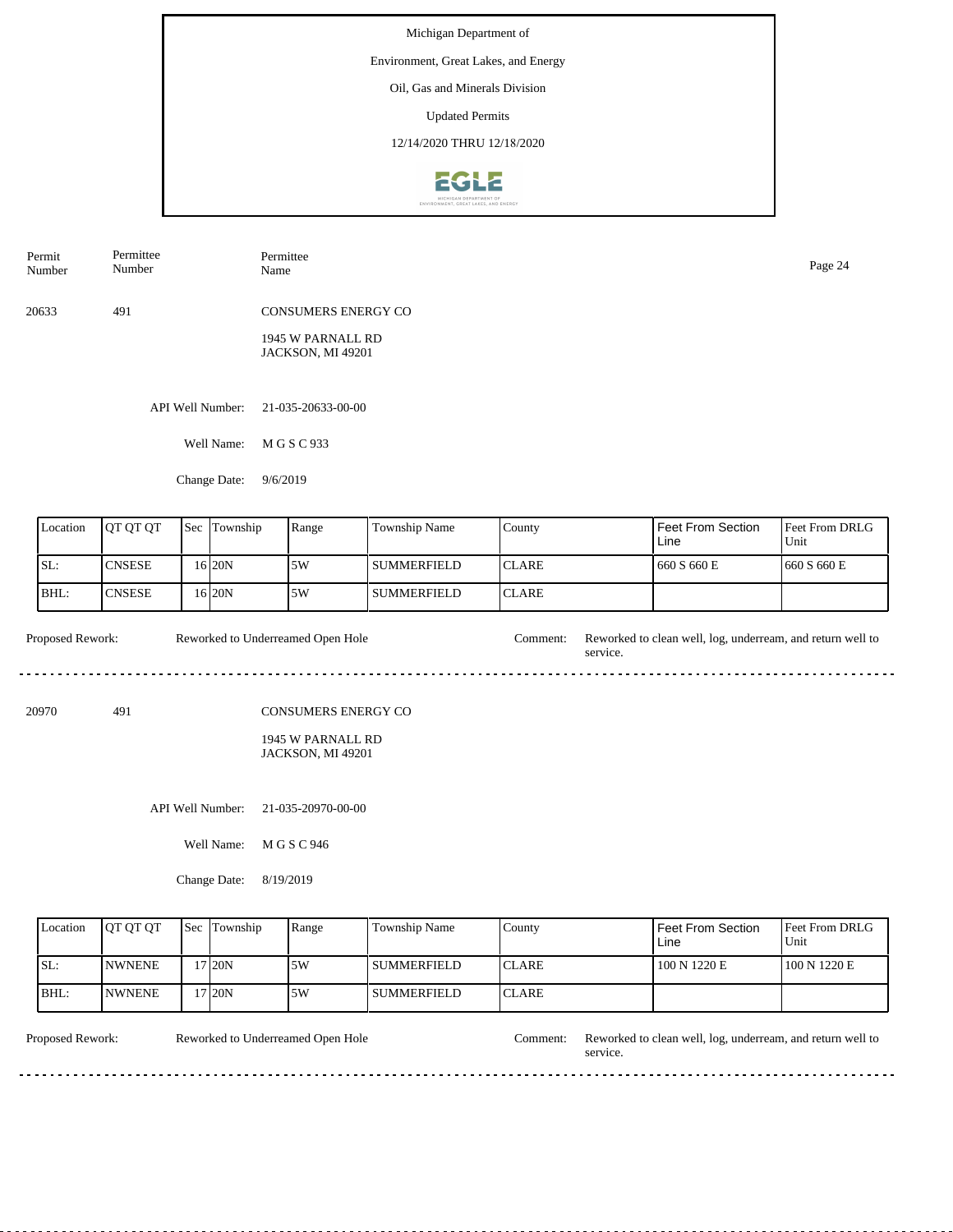## Environment, Great Lakes, and Energy

Oil, Gas and Minerals Division

Updated Permits

12/14/2020 THRU 12/18/2020



29033 7772 LAMBDA ENERGY RESOURCES LLC 12012 Wickchester Suite 300 Houston, TX 77055 USA Permit Number Permittee Number Permittee Name Page 25

API Well Number: 21-113-29033-00-00

Well Name: FAHRNEY, WM H ESTATE 17

Change Date: 11/18/2020

| Location | <b>OT OT OT</b> | <b>Sec</b> | Township | Range | <b>Township Name</b> | County            | Feet From Section<br>Line | <b>Feet From DRLG</b><br>Unit |
|----------|-----------------|------------|----------|-------|----------------------|-------------------|---------------------------|-------------------------------|
| SL:      | <b>S2NESE</b>   |            | 124N     | 5W    | I NORWICH            | <b>IMISSAUKEE</b> | 990 N 660 E               | 1990 N 660 E                  |
| IBHL:    | IS2NESE         |            | 124N     | 5W    | I NORWICH            | <b>MISSAUKEE</b>  |                           |                               |

Proposed Rework: Reworked to Oil Producing Well Comment: Reworked to convert water injection well to oil producing Reworked to Oil Producing Well well ----------------------------- $\overline{a}$ 

29601 7772

LAMBDA ENERGY RESOURCES LLC 12012 Wickchester Suite 300 Houston, TX 77055 USA

API Well Number: 21-113-29601-00-00

Well Name: NORWICH UNIT TRACT 5 19

Change Date: 11/18/2020

| Location | <b>IOT OT OT</b> | <b>Sec</b> Township | Range | Township Name  | County            | Feet From Section<br>Line | <b>IFeet From DRLG</b><br>Unit |
|----------|------------------|---------------------|-------|----------------|-------------------|---------------------------|--------------------------------|
| ISL:     | IS2SWNE          | . <b>124N</b>       | .5W   | <b>NORWICH</b> | <b>IMISSAUKEE</b> | 330 S 660 W               | 1330 S 660 W                   |
| BHL:     | <b>S2SWNE</b>    | . <b>124N</b>       | .5W   | <b>NORWICH</b> | <b>IMISSAUKEE</b> |                           |                                |

Reworked to Oil Producing Well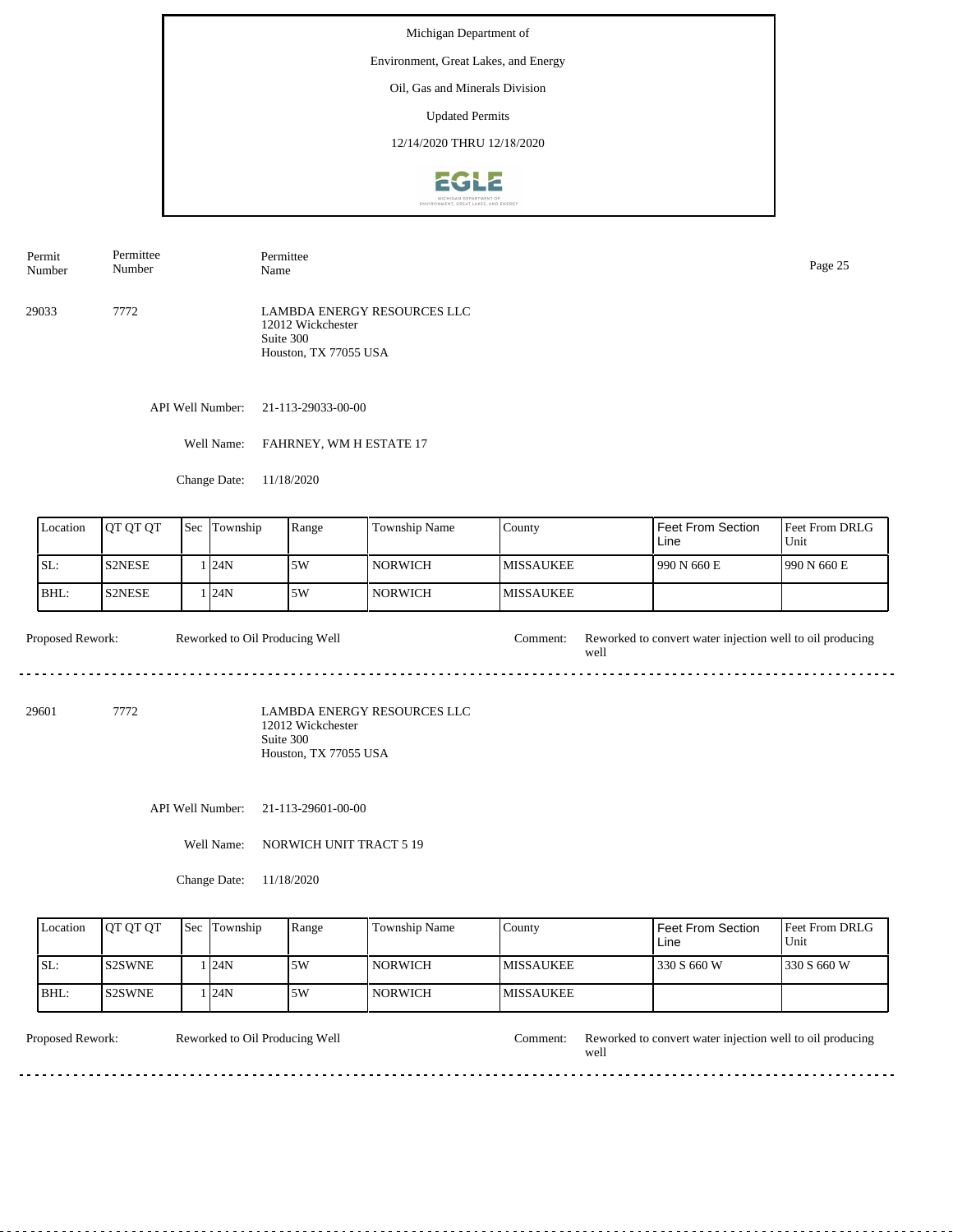## Environment, Great Lakes, and Energy

Oil, Gas and Minerals Division

Updated Permits

12/14/2020 THRU 12/18/2020



30044 7772 LAMBDA ENERGY RESOURCES LLC 12012 Wickchester Suite 300 Houston, TX 77055 USA Permit Number Permittee Number Permittee Name Page 26

API Well Number: 21-113-30044-00-00

Well Name: NORWICH UNIT TRACT 5 20

Change Date: 11/18/2020

| Location | <b>IOT OT OT</b> | <b>Sec</b> | Township | Range | <b>Township Name</b> | County            | Feet From Section<br>Line | <b>Feet From DRLG</b><br>Unit |
|----------|------------------|------------|----------|-------|----------------------|-------------------|---------------------------|-------------------------------|
| SL:      | IS2SENW          |            | . I24N   | .5W   | <b>NORWICH</b>       | <b>IMISSAUKEE</b> | 330 S 660 E               | 330 S 660 E                   |
| IBHL:    | <b>S2SENW</b>    |            | . I24N   | 5W    | <b>NORWICH</b>       | <b>IMISSAUKEE</b> |                           |                               |

Proposed Rework: Reworked to Oil Producing Well Comment: Reworked to convert water injection well to oil producing Reworked to Oil Producing Well well 

30591 7772

LAMBDA ENERGY RESOURCES LLC 12012 Wickchester Suite 300 Houston, TX 77055 USA

API Well Number: 21-143-30591-00-00

Well Name: NORWICH UNIT TRACT 6 E-5

Change Date: 11/18/2020

| Location | <b>IOT OT OT</b> | <b>Sec</b> Township | Range | Township Name | County            | <b>Feet From Section</b><br>Line | <b>Feet From DRLG</b><br>Unit |
|----------|------------------|---------------------|-------|---------------|-------------------|----------------------------------|-------------------------------|
| ISL:     | <b>ISENENW</b>   | 7124N               | 14W   | <b>LYON</b>   | <b>IROSCOMMON</b> | 1945 N 100 E                     | 1375 S 100 E                  |
| BHL:     | <b>ISENENW</b>   | 7 24N               | 14W   | <b>LYON</b>   | <b>IROSCOMMON</b> |                                  |                               |

Reworked to Oil Producing Well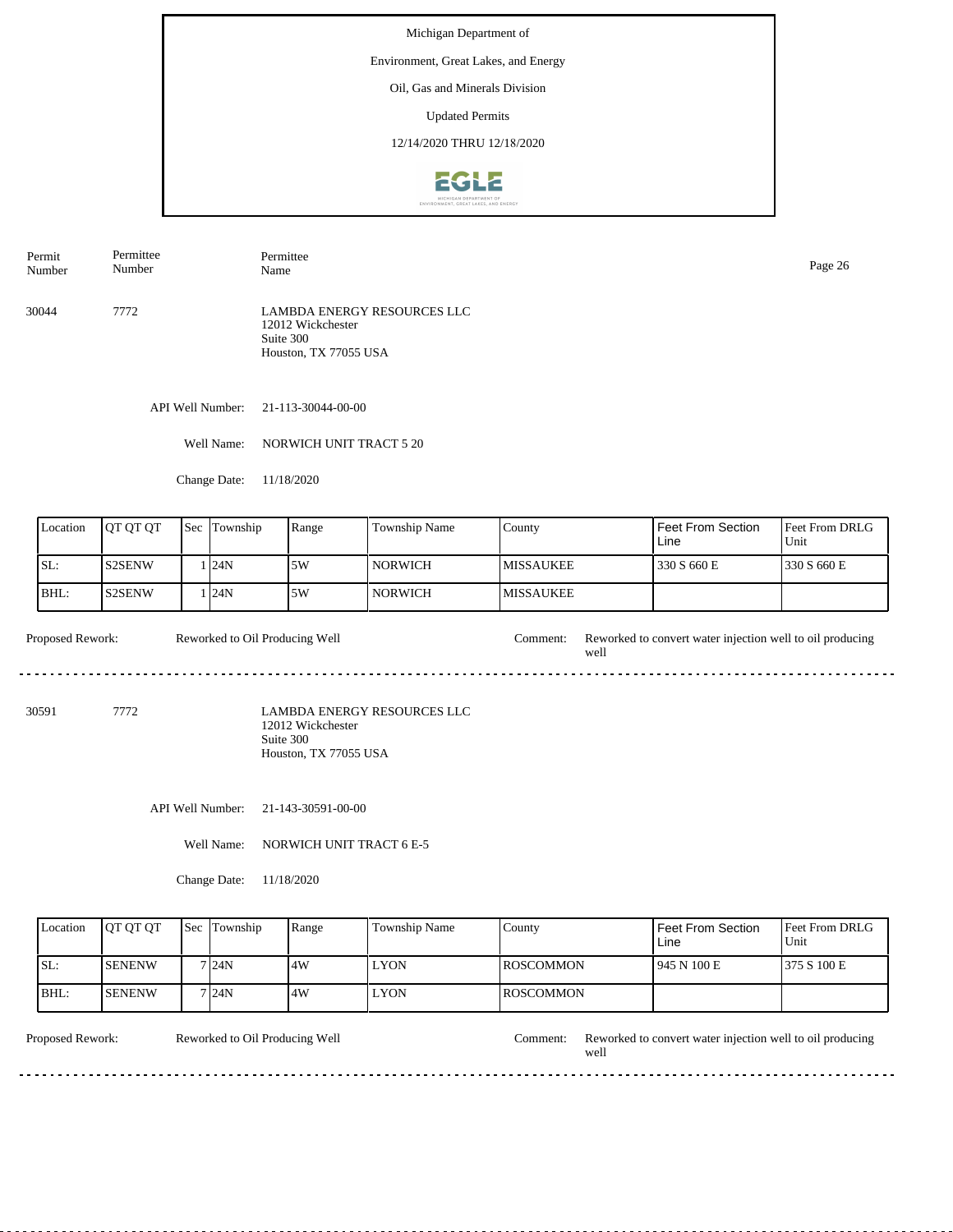## Environment, Great Lakes, and Energy

Oil, Gas and Minerals Division

Updated Permits

12/14/2020 THRU 12/18/2020



31273 7772 LAMBDA ENERGY RESOURCES LLC 12012 Wickchester Suite 300 Houston, TX 77055 USA Permit Number Permittee Number Permittee Name Page 27

API Well Number: 21-143-31273-00-00

Well Name: NORWICH UNIT TRACT 6 E-6

Change Date: 11/18/2020

| Location | <b>IOT OT OT</b> | Sec | Township | Range | Township Name | County            | Feet From Section<br>Line | <b>Feet From DRLG</b><br>Unit |
|----------|------------------|-----|----------|-------|---------------|-------------------|---------------------------|-------------------------------|
| ISL:     | <b>ISENWNE</b>   |     | 7 24N    | 14W   | <b>LYON</b>   | <b>IROSCOMMON</b> | 990 N 990 W               | 330 S 330 E                   |
| IBHL:    | <b>ISENWNE</b>   |     | 7124N    | 14W   | <b>LYON</b>   | <b>IROSCOMMON</b> |                           |                               |

Proposed Rework: Reworked to Oil Producing Well Comment: Reworked to convert water injection well to oil producing Reworked to Oil Producing Well well ............................. a a

33222 7772

LAMBDA ENERGY RESOURCES LLC 12012 Wickchester Suite 300 Houston, TX 77055 USA

API Well Number: 21-143-33222-00-00

Well Name: NORWICH UNIT TRACT 8 1

Change Date: 11/18/2020

| Location | <b>IOT OT OT</b> | <b>Sec</b> Township | Range | Township Name | County            | Feet From Section<br>Line | <b>Feet From DRLG</b><br>Unit |
|----------|------------------|---------------------|-------|---------------|-------------------|---------------------------|-------------------------------|
| ISL:     | <b>ISWNWSW</b>   | 6 <sub>24N</sub>    | 14W   | <b>LYON</b>   | <b>IROSCOMMON</b> | 761 N 333 W               |                               |
| BHL:     | <b>ISWNWSW</b>   | 6 <sub>24N</sub>    | 14W   | <b>LYON</b>   | <b>IROSCOMMON</b> |                           |                               |

Reworked to Oil Producing Well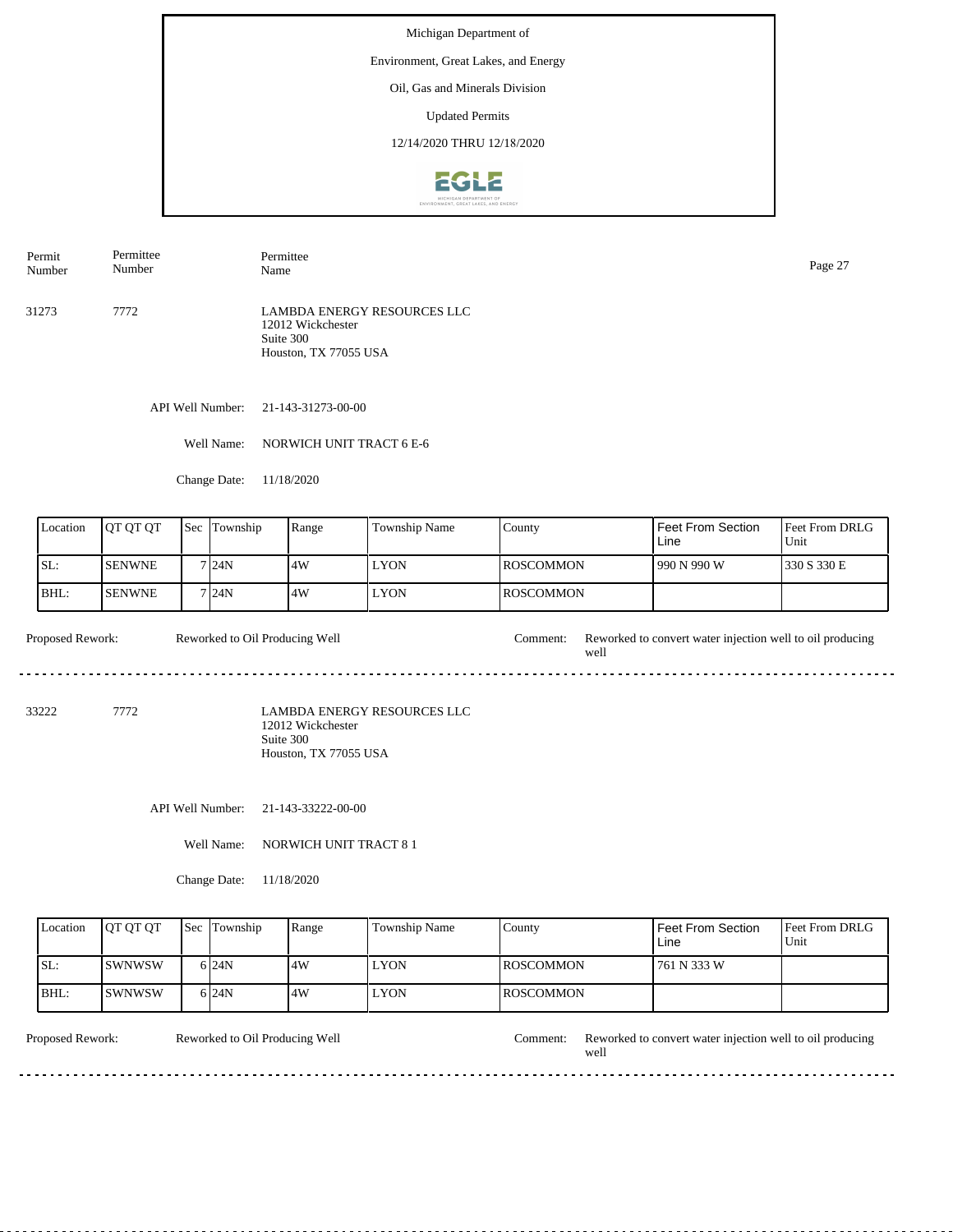## Environment, Great Lakes, and Energy

Oil, Gas and Minerals Division

Updated Permits

12/14/2020 THRU 12/18/2020



33275 7772 LAMBDA ENERGY RESOURCES LLC 12012 Wickchester Suite 300 Houston, TX 77055 USA Permit Number Permittee Number Permittee Name Page 28

API Well Number: 21-113-33275-00-00

Well Name: NORWICH UNIT TRACT 5 22

Change Date: 11/18/2020

| Location | <b>IOT OT OT</b> | <b>Sec</b> Township | Range | Township Name    | County            | Feet From Section<br>Line | <b>Feet From DRLG</b><br>Unit |
|----------|------------------|---------------------|-------|------------------|-------------------|---------------------------|-------------------------------|
| ISL:     | <b>S2NENW</b>    | 124N                | 5W    | l norwich        | <b>IMISSAUKEE</b> | 1625 N 560 E              |                               |
| IBHL:    | IS2NENW          | 124N                | 5W    | NORWICH <b>N</b> | <b>IMISSAUKEE</b> |                           |                               |

Proposed Rework: Reworked to Oil Producing Well Comment: Reworked to convert water injection well to oil producing Reworked to Oil Producing Well well .............................  $\overline{a}$ 

33339 7772

LAMBDA ENERGY RESOURCES LLC 12012 Wickchester Suite 300 Houston, TX 77055 USA

API Well Number: 21-143-33339-00-00

Well Name: NORWICH UNIT TRACT 6 13

Change Date: 11/18/2020

| Location | <b>IOT OT OT</b> | <b>Sec Township</b> | Range | Township Name | Countv            | <b>Feet From Section</b><br>Line | <b>Feet From DRLG</b><br>Unit |
|----------|------------------|---------------------|-------|---------------|-------------------|----------------------------------|-------------------------------|
| ISL:     | <b>IS2SWSE</b>   | 7 24N               | .4W   | LYON          | <b>IROSCOMMON</b> | 330 S 660 W                      | $0 S$ 660 E                   |
| BHL:     | IS2SWSE          | 7 I 24 N            | .4W   | LYON          | <b>IROSCOMMON</b> |                                  |                               |

Reworked to Oil Producing Well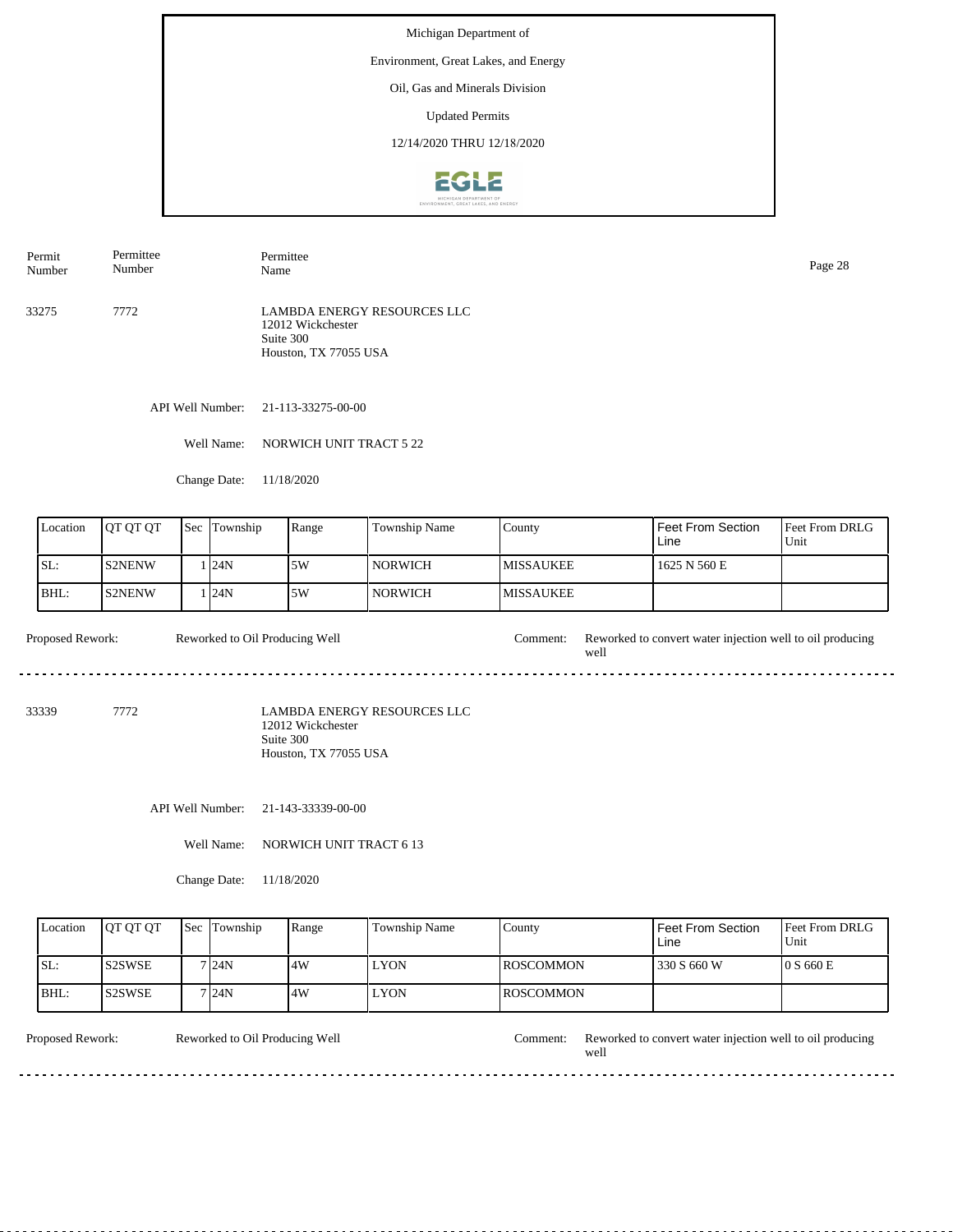## Environment, Great Lakes, and Energy

Oil, Gas and Minerals Division

Updated Permits

12/14/2020 THRU 12/18/2020



34041 7772 LAMBDA ENERGY RESOURCES LLC 12012 Wickchester Suite 300 Houston, TX 77055 USA Permit Number Permittee Number Permittee Page 29<br>Name Page 29

API Well Number: 21-143-34041-00-00

Well Name: NORWICH UNIT TRACT 6 18

Change Date: 11/18/2020

| Location | <b>IOT OT OT</b> | <b>Sec</b> Township | Range | <b>Township Name</b> | County            | <sup>I</sup> Feet From Section<br>Line | Feet From DRLG<br>Unit |
|----------|------------------|---------------------|-------|----------------------|-------------------|----------------------------------------|------------------------|
| ISL:     | ICNSENW          | 18 I 24 N           | 14W   | <b>LYON</b>          | <b>IROSCOMMON</b> | 330 S 659 E                            |                        |
| IBHL:    | ICNSENW          | 18 I 24 N           | 14W   | <b>LYON</b>          | <b>IROSCOMMON</b> |                                        |                        |

Proposed Rework: Reworked to Oil Producing Well Comment: Reworked to convert water injection well to oil producing Reworked to Oil Producing Well well 

34061 7772

LAMBDA ENERGY RESOURCES LLC 12012 Wickchester Suite 300 Houston, TX 77055 USA

API Well Number: 21-143-34061-00-00

Well Name: NORWICH UNIT TRACT 6 17

Change Date: 11/18/2020

| Location | <b>IOT OT OT</b> | <b>Sec</b> Township | Range | Township Name | County            | Feet From Section<br>Line | <b>Feet From DRLG</b><br>Unit |
|----------|------------------|---------------------|-------|---------------|-------------------|---------------------------|-------------------------------|
| ISL:     | <b>IS2NWNE</b>   | 18 <sub>24N</sub>   | 14W   | <b>LYON</b>   | <b>IROSCOMMON</b> | 1990 N 659 W              |                               |
| IBHL:    | IS2NWNE          | 18 <sub>24N</sub>   | 14W   | <b>LYON</b>   | <b>IROSCOMMON</b> |                           |                               |

Reworked to Oil Producing Well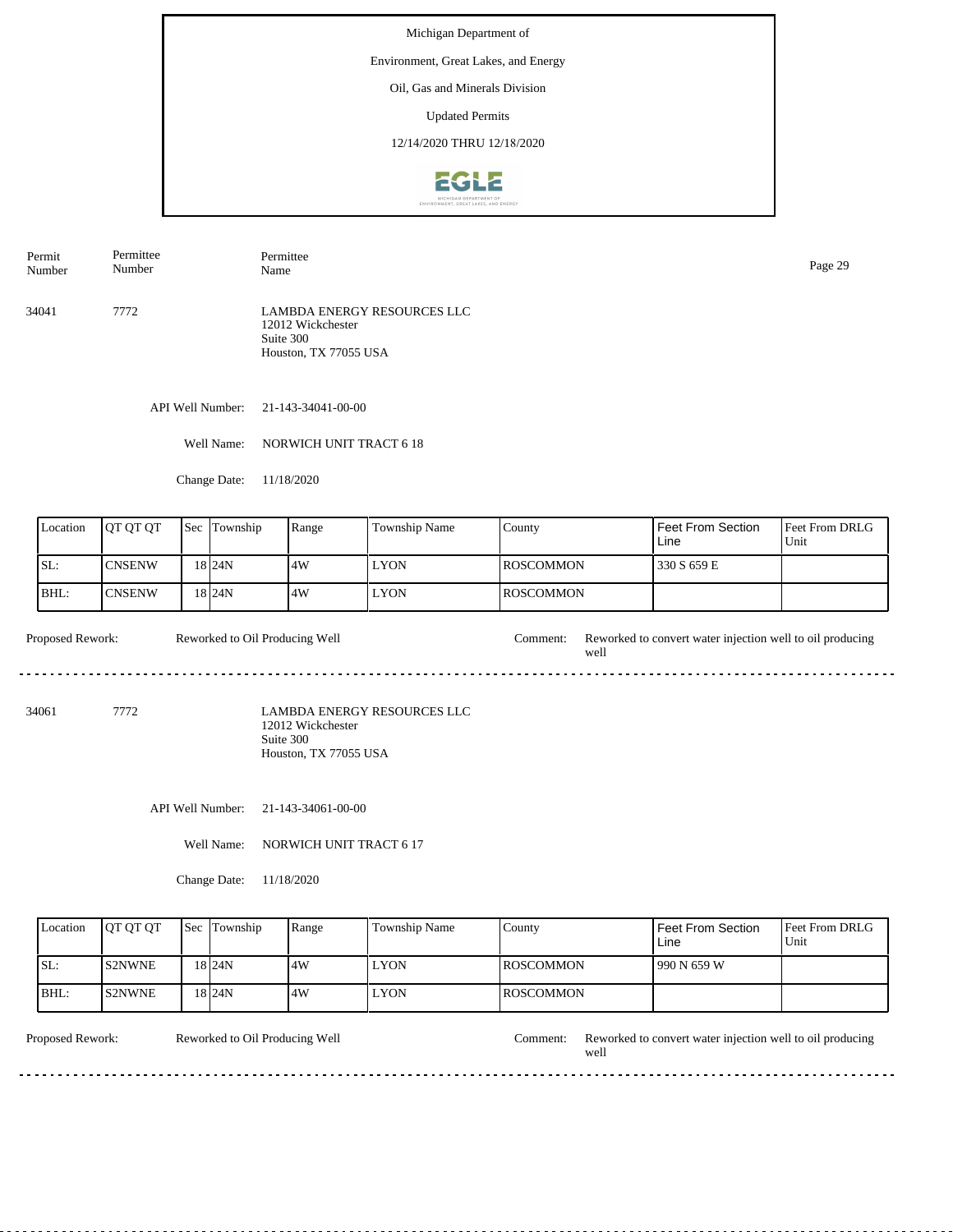Environment, Great Lakes, and Energy

Oil, Gas and Minerals Division

Updated Permits

12/14/2020 THRU 12/18/2020



Permit Number Permittee Number Permittee Name Page 30

37094 7772 LAMBDA ENERGY RESOURCES LLC 12012 Wickchester Suite 300 Houston, TX 77055 USA

API Well Number: 21-113-37094-00-00

Well Name: NORWICH UNIT TRACT 9 26

Change Date: 11/18/2020

| Location | <b>JOT OT OT</b> | $\text{Sec}$ | Township | Range | <b>Township Name</b> | County            | <b>Feet From Section</b><br>Line | <b>Feet From DRLG</b><br>Unit |
|----------|------------------|--------------|----------|-------|----------------------|-------------------|----------------------------------|-------------------------------|
| SL:      | <b>ISWNWNE</b>   |              | 15 I24N  | 5W    | NORWICH <b>N</b>     | <b>IMISSAUKEE</b> | 1000 N 542 W                     |                               |
| IBHL:    | <b>ISWNWNE</b>   |              | 15 I24N  | 5W    | <b>NORWICH</b>       | <b>MISSAUKEE</b>  |                                  |                               |

Proposed Rework: Reworked to Oil Producing Well Comment: Reworked to convert water injection well to oil producing Reworked to Oil Producing Well well <u>. . . . . . . . . . .</u> <u>. . . . . . . . . . . . . . . . .</u>

38612 7772

LAMBDA ENERGY RESOURCES LLC 12012 Wickchester Suite 300 Houston, TX 77055 USA

API Well Number: 21-113-38612-00-00

Well Name: NORWICH UNIT TRACT 5 39 True Vertical Depth: 4568

Change Date: 11/18/2020

| Location | <b>IOT OT OT</b> | <b>Sec</b> Township | Range | Township Name  | County            | <b>Feet From Section</b><br>Line | <b>Feet From DRLG</b><br>Unit |
|----------|------------------|---------------------|-------|----------------|-------------------|----------------------------------|-------------------------------|
| SL:      | INWSWSE          | 9 <sub>24N</sub>    | 15W   | <b>NORWICH</b> | <b>IMISSAUKEE</b> | 950 S 43 W                       |                               |
| BHL:     | INWSWSE          | 9 <sub>24N</sub>    | 15W   | <b>NORWICH</b> | <b>IMISSAUKEE</b> | 1134 S 144 W                     |                               |

Reworked to Oil Producing Well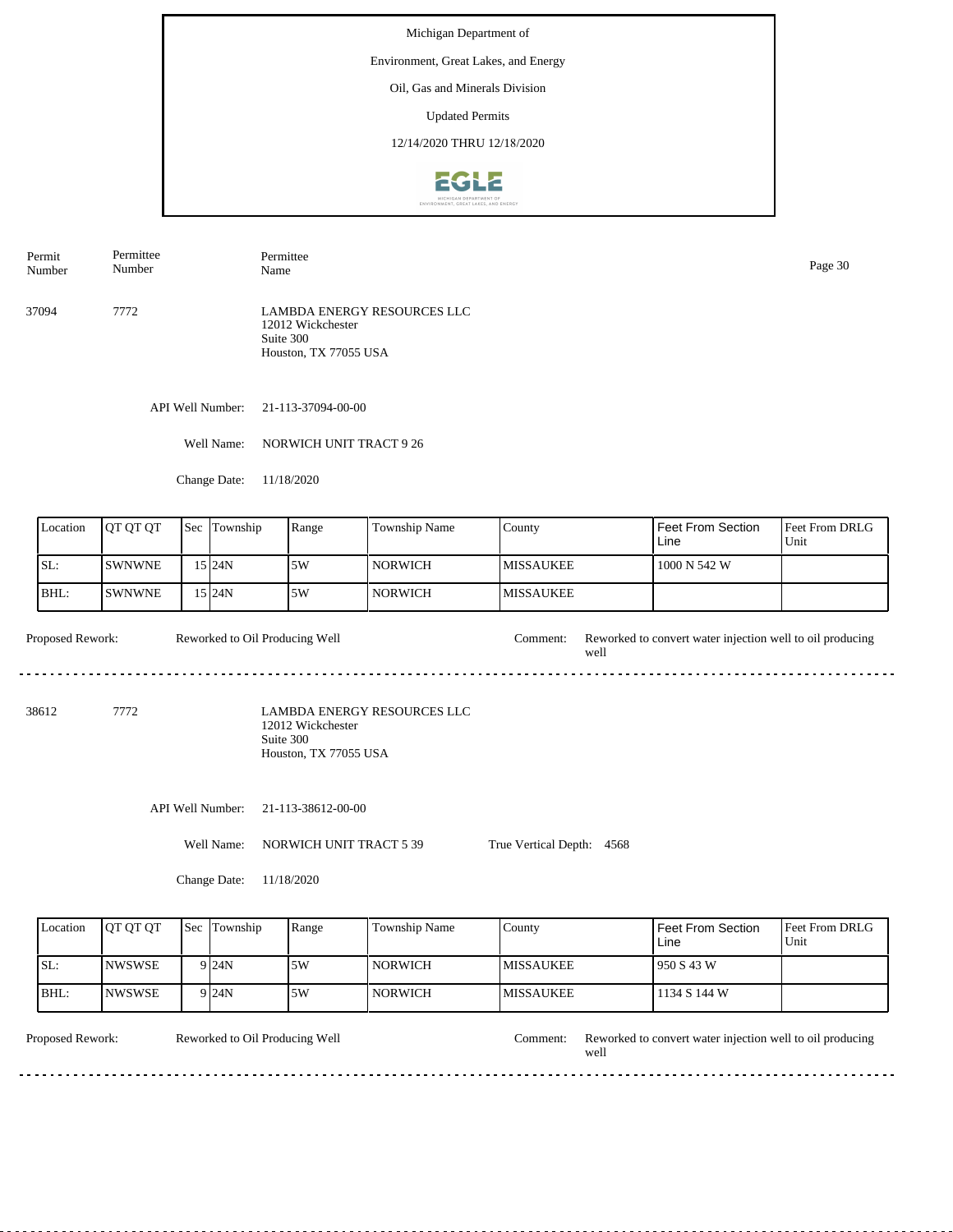## Environment, Great Lakes, and Energy

Oil, Gas and Minerals Division

Updated Permits

12/14/2020 THRU 12/18/2020



| Permit<br>Number | Permittee<br>Number           | Permittee<br>Name                                               |                           | Page 31 |
|------------------|-------------------------------|-----------------------------------------------------------------|---------------------------|---------|
|                  | <b>TRANSFER OF OWNERSHIP:</b> |                                                                 |                           |         |
| 40065            | 8150                          | C-MORE PRODUCTION LLC<br>4239 ADAMS RD<br>STOCKBRIDGE, MI 49285 |                           |         |
|                  | API Well Number:              | 21-093-40007-01-00                                              |                           |         |
|                  | Well Name:                    | WYLIE 1-6A                                                      | True Vertical Depth: 4040 |         |
|                  | <b>Transfer Date:</b>         | 12/15/2020                                                      |                           |         |
|                  | Previous Owner:               | <b>SCHMUDE OIL INC</b>                                          |                           |         |

| Location | <b>IOT OT OT</b> | <b>Sec Township</b> | Range | Township Name | County            | l Feet From Section<br>Line | <b>Feet From DRLG</b><br>Unit |
|----------|------------------|---------------------|-------|---------------|-------------------|-----------------------------|-------------------------------|
| SL:      | <b>NENWNE</b>    | 61N                 | 4E    | <b>PUTNAM</b> | <b>LIVINGSTON</b> | 330 N 690 W                 |                               |
| BHL:     | ISWSWSE          | 31 <sub>l</sub> 2N  | 4E    | <b>MARION</b> | <b>LIVINGSTON</b> | 584 S 489 W                 | 736 N 489 W                   |

<u>. . . . . . . . . . . .</u>

46108 8081

HOUND RESOURCES LLC

179 1ST ROMEO, MI 48065

API Well Number: 21-125-46108-00-00

Well Name: STATE HIGHLAND 1-36

True Vertical Depth: 4431

Transfer Date: 12/15/2020

<u>. . . . . . . .</u>

Previous Owner: COBRA OIL AND GAS CORPORATION

| Location | <b>IOT OT OT</b> | <b>Sec Township</b> | Range | Township Name   | County          | Feet From Section<br>Line | <b>IFeet From DRLG</b><br>Unit |
|----------|------------------|---------------------|-------|-----------------|-----------------|---------------------------|--------------------------------|
| SL:      | <b>SESENW</b>    | 36 <sub>13N</sub>   | 7E    | HIGHLAND        | <b>IOAKLAND</b> | 100 S 563 E               |                                |
| IBHL:    | <b>INWNESW</b>   | 36 <sub>13N</sub>   | 7E    | <b>HIGHLAND</b> | <b>OAKLAND</b>  | 645 N 857 E               | 1645 N 471 W                   |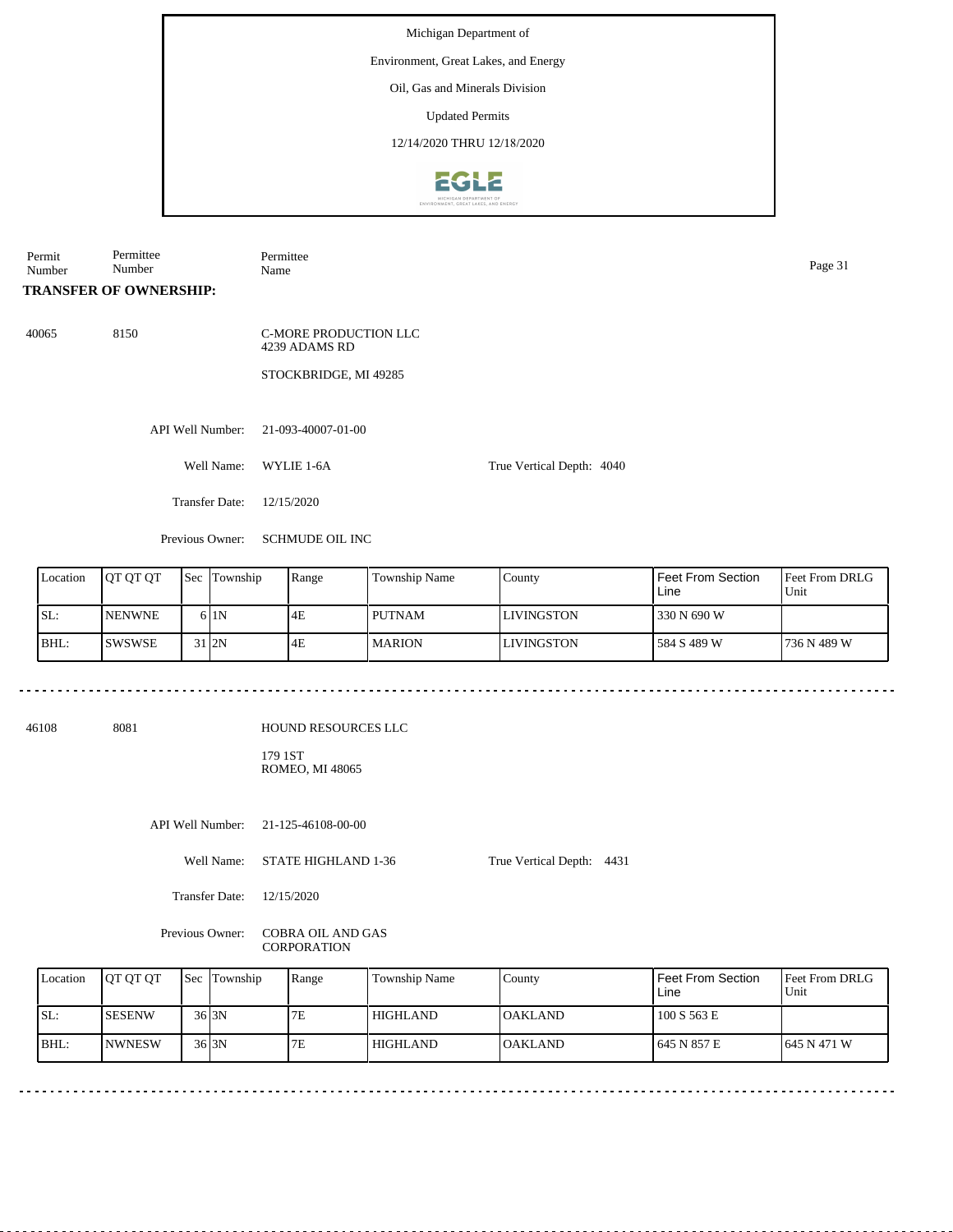#### Environment, Great Lakes, and Energy

Oil, Gas and Minerals Division

Updated Permits

12/14/2020 THRU 12/18/2020



API Well Number: 21-125-46465-00-00 Well Name: STATE HIGHLAND & DEL GAUDIO 2-36 Transfer Date: 12/15/2020 True Vertical Depth: 4338 Previous Owner: COBRA OIL AND GAS CORPORATION 46465 8081 HOUND RESOURCES LLC 179 1ST ROMEO, MI 48065 Permit Number Permittee Number Permittee Page 32<br>Name Page 32

|     | Location | <b>IOT OT OT</b> | <b>Sec Township</b> | Range | Township Name | County          | Feet From Section<br>Line | <b>Feet From DRLG</b><br>Unit |
|-----|----------|------------------|---------------------|-------|---------------|-----------------|---------------------------|-------------------------------|
| SL: |          | <b>SESENW</b>    | $36$ <sub>3N</sub>  | 7E    | l HIGHLAND    | <b>IOAKLAND</b> | 130 S 563 E               |                               |
|     | BHL:     | ISWSENW          | $36$ <sub>3N</sub>  | 7E    | l HIGHLAND    | <b>OAKLAND</b>  | 514 S 741 E               | 1514 S 579 W                  |

<u>. . . . . . .</u>

46991 6361

RIVERSIDE ENERGY MICHIGAN LLC 10691 EAST CARTER ROAD SUITE 201 TRAVERSE CITY, MI 49684

API Well Number: 21-009-46991-00-00

Well Name: MANCELONA I A3-4

Transfer Date: 12/15/2020

<u>. . . . . . . .</u>

Previous Owner: RIVIERA OPERATING LLC

| Location | <b>OT OT OT</b> | <b>Sec Township</b> | Range | <b>Township Name</b> | County         | Feet From Section<br>Line | <b>Feet From DRLG</b><br>Unit |
|----------|-----------------|---------------------|-------|----------------------|----------------|---------------------------|-------------------------------|
| ISL:     | <b>INWNWNE</b>  | $4$ <sub>29</sub> N | .5W   | <b>IMANCELONA</b>    | <b>LANTRIM</b> | 330 N 330 W               | 1330 N 330 W                  |
| BHL:     | <b>INWNWNE</b>  | 4 29N               | .5W   | l MANCELONA          | <b>JANTRIM</b> |                           |                               |